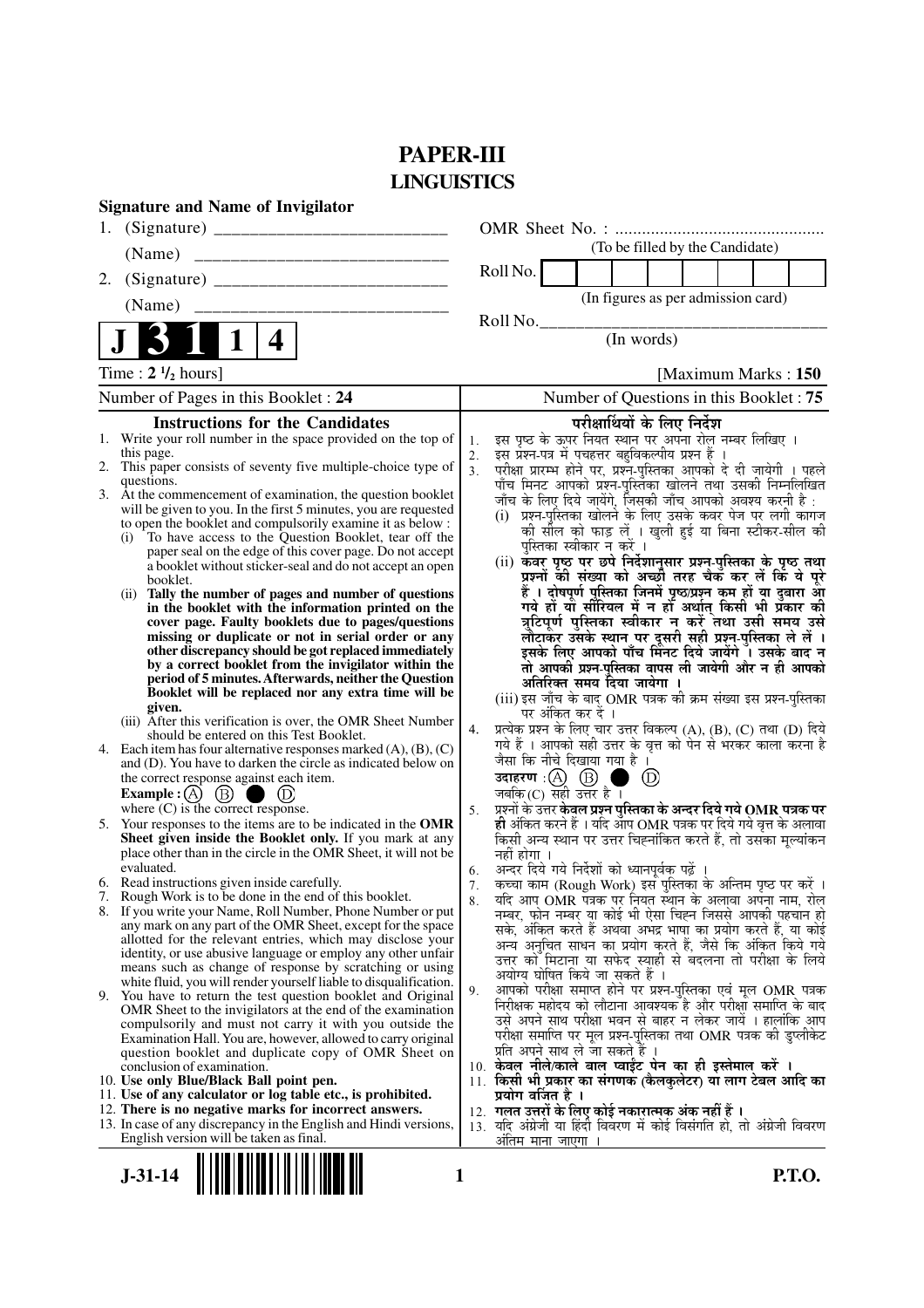## **LINGUISTICS Paper – III**

**Note :** This paper contains **seventy five (75)** objective type questions of **two (2)** marks each. **All** questions are compulsory.

- **1.** Voice Onset Time refers to the timing of onset of voice for a plosive in relation to the
	- (A) beginning of a closure
	- (B) retention of a closure
	- (C) partly retention of a closure
	- (D) releasing of a closure
- **2.** I. Opposition or contrast refers to any paradigmatic relation between units that are distinct in a given language.
	- II. Neutralization refers to the suppression of an opposition between morphemes in phonological form.
	- III. Opposition or contrast refers to any syntagmatic relation between units that are distinct in a given language.
	- IV. Neutralization refers to the suppression of an opposition between phonemes in one position when the opposition is present in other positions.

 Select the correct pair from the codes given below :

## **Codes :**

- (A) I and II are correct.
- (B) II and III are correct.
- (C) I and IV are correct.
- (D) III and IV are correct.
- **3. Assertion (I) :** The term 'filter' refers to a mechanism constructed to reinforce certain frequencies of a complex sound and to weaken others in order to modify its timbre.
	- **Assertion (II) :** Our oral and nasal cavities form an acoustic filter.

 **Codes :**

- (A) (I) is true and (II) is false.
- (B) (I) is false and (II) is true.
- $(C)$  Both  $(I)$  and  $(II)$  are true.
- (D) Both (I) and (II) are false.

#### **Paper-III 2 J-31-14**

- **4.** Match the items in List I with those in List – II and choose the correct answer from the codes given below : **List – I List – II**  a. major class i. anterior
	- feature b. manner feature ii. consonantal c. place of articulation iii. high
	- feature d. body of tongue iv. continuant feature

#### **Codes :**

|         | a        | b                         | $\mathbf{c}$ | d   |
|---------|----------|---------------------------|--------------|-----|
| $(A)$ i |          | $\overline{\mathbf{u}}$   | iii          | iv  |
|         |          | $(B)$ iii i               | iv           | ii  |
|         | $(C)$ iv | $\overline{\mathbf{iii}}$ | ii           |     |
|         |          | $(D)$ ii iv               | i.           | iii |

- **5. Assertion (I) :** In lexical phonology lexicon has a productive role. It consists of ordered levels in which certain phonological and morphological processes take place.
	- **Assertion (II) :** Lexical phonology accounts for the interactions of morphology and syntax.

- (A) (I) is false and (II) is true.
- (B) (I) is true and (II) is false.
- (C) Both (I) and (II) are false.
- (D) Both (I) and (II) are true.
- **6.** A morphological marker that causativises the verb
	- (A) increases the number of actants/arguments of the verb.
	- (B) weakens the verb semantically.
	- (C) makes the verb infinitive.
	- (D) makes the verb morphologically simple.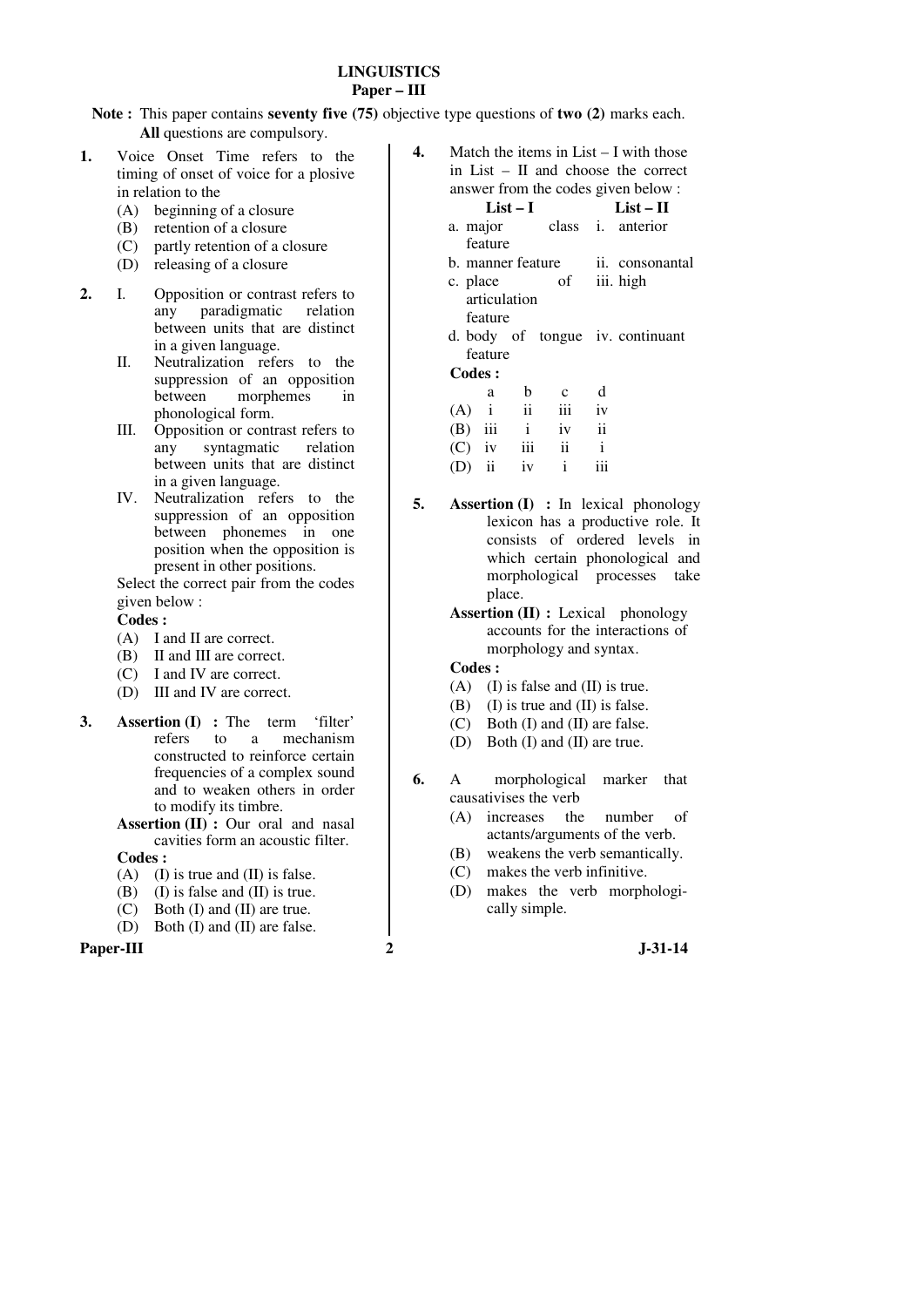# भाषाविज्ञान

प्रश्नपत्र – III

| <b>सूचना :</b> इस प्रश्नपत्र में <b>पचहत्तर</b> (75) बहु-विकल्पीय प्रश्न हैं । प्रत्येक प्रश्न के <b>दो</b> (2) अंक हैं । <b>सभी</b> प्रश्न अनिवार्य |           |                                                                                             |  |
|------------------------------------------------------------------------------------------------------------------------------------------------------|-----------|---------------------------------------------------------------------------------------------|--|
| हैं ।                                                                                                                                                |           |                                                                                             |  |
| वागारम्भ समय, स्पर्श के लिए घोष के आरम्भ<br>1.<br>होने के सटीक समय को निम्नलिखित में से                                                              |           | सूची – I की मदों को सूची – II की मदों के<br>Formatted: Bullets and Numbering                |  |
| किसके संबंध में संदर्भित करता है ?                                                                                                                   |           | साथ सुमेलित कीजिए और नीचे दिए गए कोड                                                        |  |
| अवरोध का आरंभ<br>(A)                                                                                                                                 |           | से सही उत्तर चुनिए :                                                                        |  |
| अवरोध प्रतिरक्षण<br>(B)                                                                                                                              |           | सूची - I<br>सूची – II                                                                       |  |
| अवरोध का आंशिक प्रतिरक्षण<br>(C)                                                                                                                     |           | a. मुख्य वर्ग अभिलक्षण<br>i. पूर्ववर्ती                                                     |  |
| अवरोध का निमेचिन<br>(D)                                                                                                                              |           | b. रीति अभिलक्षण<br>ii. व्यंजनात्मक                                                         |  |
|                                                                                                                                                      |           | iii. उच्च<br>c. उच्चारण स्थान                                                               |  |
| विरोध और वैषम्य, इकाइयों के बीच<br>Ι.<br><u>2.</u><br>किसी रूपावली विषयक संबंध को                                                                    |           | Formatted: Bullets and Numbering<br><u>अभिलक्षण </u>                                        |  |
| संदर्भित करता है जो एक दी गई भाषा में                                                                                                                |           | d. जिहवा का भाग<br>iv. प्रवाही                                                              |  |
| पृथक् होते हैं ।                                                                                                                                     |           | कोड :                                                                                       |  |
| निर्विषमीकरण, ध्वानिक रूप में स्वनिमों<br>П.                                                                                                         |           | b<br>d<br>$\mathbf c$<br>a                                                                  |  |
| के बीच विरोध के निरोध को संदर्भित                                                                                                                    |           | iii<br>$\mathbf{ii}$<br>(A)<br>$\mathbf{i}$<br>iv                                           |  |
| करता है ।                                                                                                                                            |           | $\ddot{\rm ii}$<br>$\mathbf{i}$<br>iii<br>iv<br>(B)<br>iii<br>$\mathbf{i}$<br>$\mathbf{ii}$ |  |
| विरोध या वैषम्य, इकाइयों के बीच<br>Ш.                                                                                                                |           | (C)<br>iv<br>iii<br>$\mathbf{i}$<br>iv<br>$(D)$ ii                                          |  |
| विन्यासक्रमात्मक संबंध को संदर्भित                                                                                                                   |           |                                                                                             |  |
| करता है जो एक दी गई भाषा में पृथक्                                                                                                                   | <u>5.</u> | अभिकथन (I) : कोशीय स्वनिमविज्ञान में<br>Formatted: Bullets and Numbering                    |  |
| होते हैं ।                                                                                                                                           |           | कोश की एक फलोत्पादक भूमिका होती                                                             |  |
| IV. निर्विषमीकरण, एक स्थान पर स्वनिमों                                                                                                               |           | है । इसमें क्रमव्यवस्थित स्तर होते हैं                                                      |  |
| के बीच विरोध के निरोध को संदर्भित<br>करता है जब अन्य स्थानों पर विरोध                                                                                |           | स्वनिमिक<br>जिनमें<br>कतिपय<br>और                                                           |  |
| उपस्थित हो ।                                                                                                                                         |           | रूपप्रक्रियात्मक प्रक्रियाएँ कार्य करती हैं ।                                               |  |
| नीचे दिए गए कोड से सही युग्म चुनिए :                                                                                                                 |           | अभिकथन (II) : कोशीय स्वनिम विज्ञान                                                          |  |
| कोड :                                                                                                                                                |           | का संबंध रूपक्रिया विज्ञान और शब्द                                                          |  |
| $(A)$ I और II सही हैं ।                                                                                                                              |           | विन्यास की परस्पर क्रिया से है ।                                                            |  |
| $(B)$ II और III सही हैं।                                                                                                                             |           | कोड :                                                                                       |  |
| (C) I और IV सही हैं ।                                                                                                                                |           | $(A)$ (I) गलत है और (II) सही है ।                                                           |  |
| (D) III और IV सही हैं।                                                                                                                               |           | (B) (I) सही है और (II) गलत है।                                                              |  |
| अभिकथन (I) : 'फिल्टर' पद आवृत्तियों<br>3 <sub>1</sub>                                                                                                |           | $(C)$ (I) और (II) दोनों गलत हैं ।<br>Formatted: Bullets and Numbering                       |  |
| की रणन-प्रकृति को संशोधित करने के                                                                                                                    |           | (I) और (II) दोनों सही हैं ।<br>(D)                                                          |  |
| उद्देश्य से – सम्मिश्र ध्वनि की कतिपय                                                                                                                |           |                                                                                             |  |
| आवृत्तियों को प्रबलित करने और अन्य                                                                                                                   |           | एक रूपप्रक्रियात्मक चिह्नक जो क्रिया को<br>Formatted: Bullets and Numbering                 |  |
| आवृत्तियों को दुर्बल करने की क्रिया                                                                                                                  | <u>b.</u> | प्रेरणार्थक क्रिया बनाता है, वह                                                             |  |
| विधि को संदर्भित करता है।                                                                                                                            |           | (A) क्रिया के कर्तृकों/युक्तियों की संख्या में                                              |  |
| <b>अभिकथन (II) :</b> हमारे मौखिक<br>और                                                                                                               |           | वृद्धि करता है ।                                                                            |  |
| नासिक्य विवर ध्वानिक फिल्टर हैं ।                                                                                                                    |           | अर्थ के परिप्रेक्ष्य में क्रिया को दुर्बल<br>(B)                                            |  |
| कोड :                                                                                                                                                |           | बनाता है ।                                                                                  |  |
| (I) सही है और (II) गलत है ।<br>(A)<br>(I) गलत है और (II) सही है।<br>(B)                                                                              |           | क्रिया को अकालिक बनाता है ।<br>(C)                                                          |  |
| (I) और (II) दोनों सही हैं ।<br>(C)                                                                                                                   |           | (D) क्रिया को रूपक्रियात्मक रूप में सरल                                                     |  |
| (I) और (II) दोनों गलत हैं ।<br>(D)                                                                                                                   |           | बनाता है ।                                                                                  |  |
| $J - 31 - 14$                                                                                                                                        | 3         | Paper-III                                                                                   |  |
|                                                                                                                                                      |           |                                                                                             |  |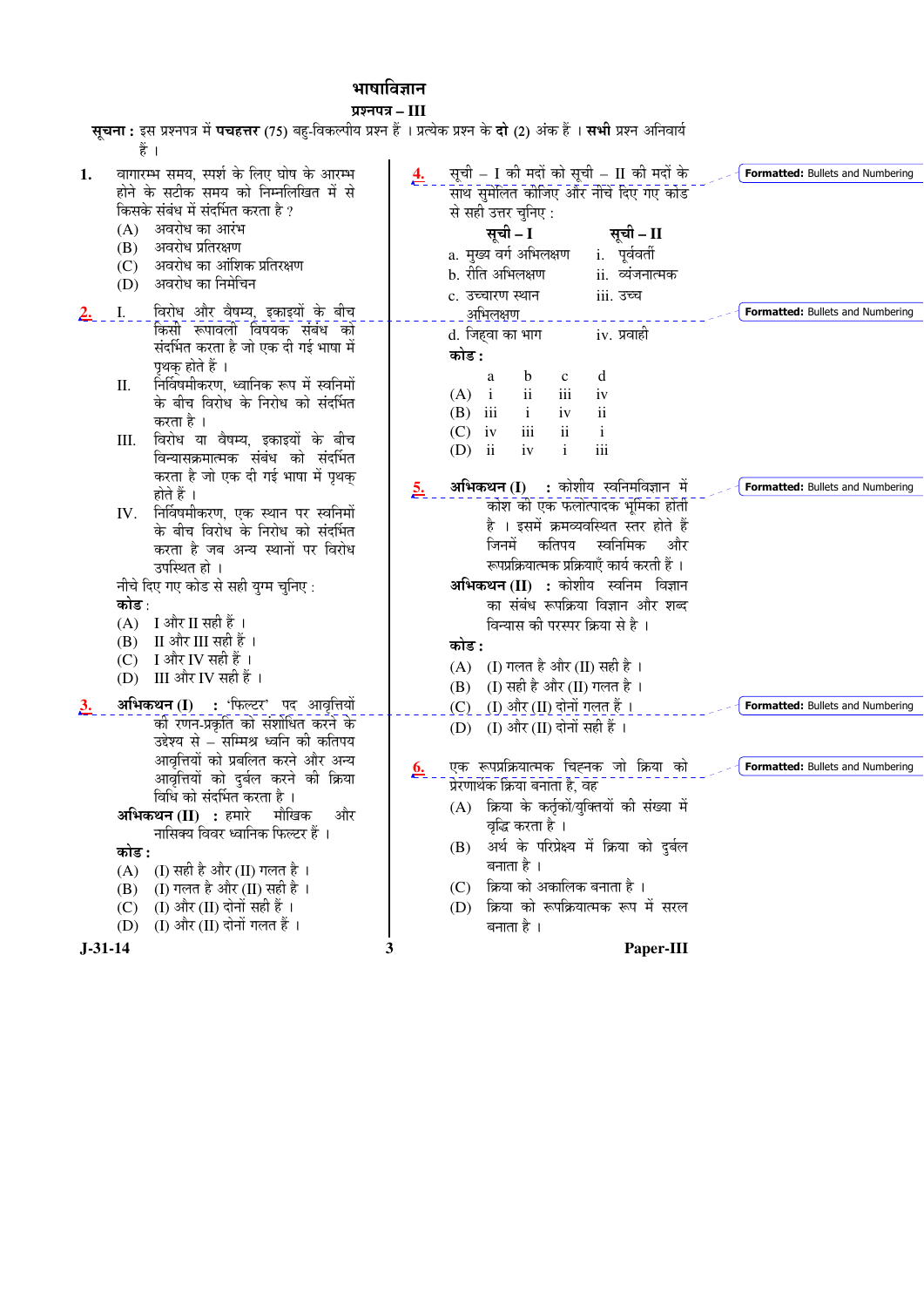| 7. | Match items in List $- I$ with those in |
|----|-----------------------------------------|
|    | $List - II$ and choose the correct      |
|    | answer from the codes given below:      |

|    |               | $List-I$                  |                  |              | $List - II$                                                                                                                                                                            |
|----|---------------|---------------------------|------------------|--------------|----------------------------------------------------------------------------------------------------------------------------------------------------------------------------------------|
|    |               | morpheme                  | a. homophonous   | i.           | a clitic that can<br>be attached at<br>the end of the<br>word                                                                                                                          |
|    |               | b. exocentric<br>compound |                  | ii.          | that determines<br>the grammati-<br>category<br>cal<br>the<br>and<br>meaning of the<br>phrase<br>and<br>compound                                                                       |
|    |               | c. head of<br>ound        | a<br>phrase/comp |              | iii. A compound<br>word with no<br>head                                                                                                                                                |
|    |               | d. enclitic               |                  |              | iv. a morpheme<br>that has same<br>phonetic shape<br>but different<br>semantic<br>functions                                                                                            |
|    | <b>Codes:</b> |                           |                  |              |                                                                                                                                                                                        |
|    |               | a                         | b                | C            | d                                                                                                                                                                                      |
|    | (A)           | iii                       | ii               | $\mathbf{i}$ | iv                                                                                                                                                                                     |
|    | $(B)$ iv      |                           | iii              | ii           | i                                                                                                                                                                                      |
|    | $(C)$ i       |                           | iii              | iv           | ii                                                                                                                                                                                     |
|    | $(D)$ iv      |                           | $\mathbf{i}$     | iii          | $\mathbf{ii}$                                                                                                                                                                          |
| 8. |               |                           | of MORE or LESS. |              | <b>Assertion (I)</b> : Morphological<br>productivity is not a matter of<br>YES or NO, rather it is an issue<br><b>Assertion (II) : Morphological</b><br>productivity is a matter<br>οf |
|    |               |                           | synchronic       |              | of<br>study<br>a                                                                                                                                                                       |

morphological feature.

(A) Only (I) is true, (II) is false. (B) Both (I) and (II) are false. (C) Both (I) and (II) are true. (D) Only (II) is true, (I) is false.

- **9.** An infinitive verb occurs with
	- a. no person, number and gender.
	- b. no tense, aspect and mood.
	- c. only person and number.
	- d. only aspect and mood.

## **Codes :**

- (A) All the above are correct.
- (B) Only a is correct.
- (C) Both a and b are correct.
- (D) None of the above is correct.

## **10.** An allomorph is defined as

- a. a sound that occurs in any environment
- b. a variant form of morpheme in some defined environment
- c. a form of word that occurs independently
- d. a form of word that brings semantic change in the word

## **Codes :**

- (A) All the above are correct.
- (B) Only a, b and c are correct.
- (C) Only b is correct.
- (D) Only c and d are correct.
- **11.** 'Principle-A' of Binding Theory is associated with which one of the following ?
	- (A) Refrential expression
	- (B) Reflexive pronoun
	- (C) Noun phrases
	- (D) Pro

## **Paper-III 4** J-31-14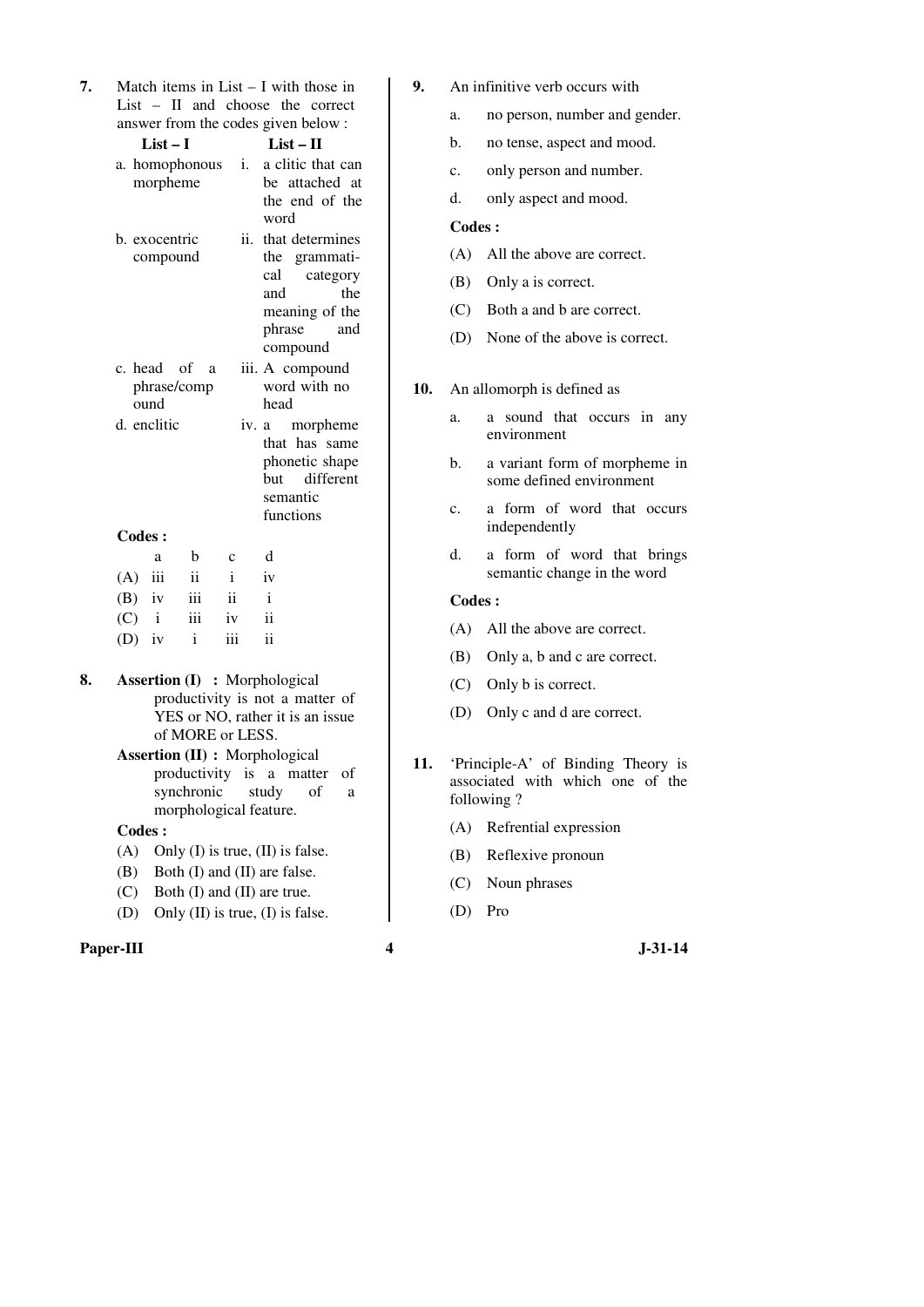| सूची – I की मदों को सूची – II की मदों के<br>$2\cdot$                                       |            | अकालिक क्रिया :                                                                          | Formatted: Bullets and Numbering |
|--------------------------------------------------------------------------------------------|------------|------------------------------------------------------------------------------------------|----------------------------------|
| साथ सुमेलित कीजिए और नीचे दिए गए कोड<br>से सही उत्तर चुनिए:                                |            | किसी पुरुष, वचन और लिंग के साथ<br>a.<br>नहीं आती ।                                       | Formatted: Bullets and Numbering |
| सूची – I<br>सूची – II<br>a. समस्वनिक<br>i. शब्द के अंत में                                 |            | किसी काल, पक्ष और वृत्ति: के साथ<br>b.<br>नहीं आती ।                                     |                                  |
| रूपिम<br>लगने वाला युक्त<br>(क्लिरिक)                                                      |            | केवल पुरुष और वचन के साथ आती है ।<br>c.                                                  |                                  |
| b. बहुब्रीहि समास<br>ii.  पदबंध और समास                                                    |            | केवल पक्ष और वृत्ति: के साथ आती है ।<br>d.                                               |                                  |
| की व्याकरणिक                                                                               |            | कोड :                                                                                    |                                  |
| कोटि और अर्थ का<br>निर्धारण करने                                                           |            | (A) उपर्युक्त सभी सही हैं ।                                                              |                                  |
| वाला                                                                                       |            | केवल a सही है ।<br>(B)                                                                   |                                  |
| iii. शीर्ष के बिना एक<br>c. पद                                                             |            | a और b दोनों सही हैं ।<br>(C)                                                            |                                  |
| समासिक शब्द<br>बंध/समास<br>का शीर्ष                                                        |            | (D) उपर्युक्त में से कोई भी सही नहीं है।                                                 |                                  |
| d. पूर्वाश्रयी<br>iv. एक रूपिम जिसका<br>समान ध्वनिक रूप<br>हो परन्तु भिन्न                 | <u>10.</u> | निम्नलिखित<br>को<br>में से<br>किस<br>उपरूप<br>प्रकार/प्रकारों से परिभाषित किया जाता है ? | Formatted: Bullets and Numbering |
| अर्थबात कार्य हो                                                                           |            | किसी भी परिवेश में कार्यरत एक ध्वनि<br>a.                                                |                                  |
| कोड :<br>b<br>d<br>$\mathbf{C}$<br>a                                                       |            | किसी परिभाषित परिवेश में रूपिम का<br>b.<br>परिवर्तित रूप                                 |                                  |
| iii<br>$\mathbf{ii}$<br>(A)<br>$\mathbf{i}$<br>iv                                          |            | स्वतंत्र रूप से कार्यरत शब्द का एक रूप<br>c.                                             |                                  |
| iii<br>(B)<br>$\overline{\mathbf{u}}$<br>iv<br>$\mathbf{i}$                                |            | शब्द का वह रूप जो इसके अर्थ में<br>d.                                                    |                                  |
| iii<br>(C)<br>ii<br>$\mathbf{i}$<br>iv                                                     |            | परिवर्तन लाता है                                                                         |                                  |
| ii<br>iii<br>$(D)$ iv<br>$\mathbf{i}$                                                      |            | कोड :                                                                                    |                                  |
|                                                                                            |            | (A) उपर्युक्त सभी सही हैं ।                                                              | Formatted: Bullets and Numbering |
| अभिकथन (I)<br>: शब्दरूपात्मक उत्पादकता<br><u>8.</u><br>'हाँ' और 'नहीं' का विषय नहीं, अपितु |            | <u>(B) _ केवल a, b और c सही हैं ।</u>                                                    |                                  |
| 'अधिक' और 'कम' का मुद्दा है ।                                                              |            | $(C)$ केवल $b$ सही है।                                                                   |                                  |
| <b>अभिकथन (II) :</b> शब्दरूपात्मक उत्पादकता<br>अभिलक्षण<br>के<br>शब्दरूपात्मक              |            | (D) केवल c और d सही हैं ।                                                                |                                  |
| एककालिक अध्ययन का विषय है ।<br>कोड :                                                       | <u>11.</u> | अनुबंधन सिद्धान्त के 'प्रिंसिपल-ए' का संबंध<br>निम्नलिखित में से किस एक के साथ है ?      | Formatted: Bullets and Numbering |
| केवल (I) सही है, (II) गलत है ।<br>(A)                                                      |            | संदर्भगत अभिव्यक्ति<br>(A)                                                               |                                  |
| (I) और (II) दोनों गलत हैं ।<br>(B)                                                         |            | निजवाचक सर्वनाम<br>(B)                                                                   |                                  |
| (I) और (II) दोनों सही हैं ।<br>(C)                                                         |            | संज्ञा पदबंध<br>(C)                                                                      |                                  |
| केवल (II) सही है, (I) गलत है ।<br>(D)                                                      |            | $(D)$ प्रो                                                                               |                                  |
| $J-31-14$                                                                                  | 5          | Paper-III                                                                                |                                  |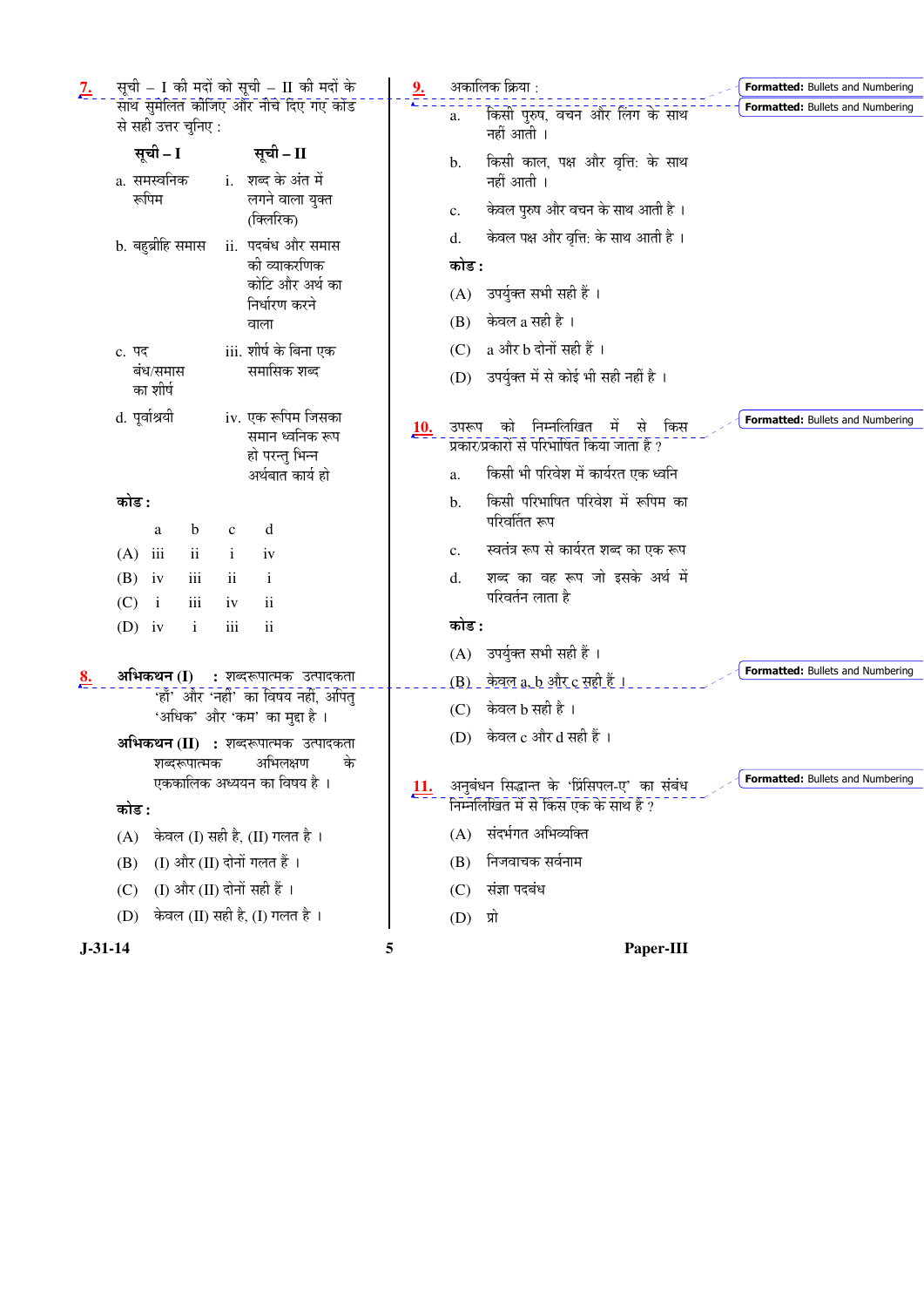**12.** Match the items in List – I with the items in List – II and answer by selecting the correct code :

|     |           | $List-I$    | $List - II$               |              |               |                 |  |
|-----|-----------|-------------|---------------------------|--------------|---------------|-----------------|--|
|     |           | a. Movement |                           |              |               | i. Hindi        |  |
|     |           | b. Function |                           |              |               | ii. Focus       |  |
|     |           |             | c. Ergative language      |              |               | iii. Diagnostic |  |
|     | d. Stress |             |                           |              |               | iv. Subject     |  |
|     | Codes:    |             |                           |              |               |                 |  |
|     |           | a           | b                         | $\mathbf{c}$ | d             |                 |  |
|     |           |             | $(A)$ iv iii ii i         |              |               |                 |  |
|     |           |             | $(B)$ iii ii iv i         |              |               |                 |  |
|     |           |             | $(C)$ ii iii i            |              | iv            |                 |  |
|     |           |             | (D) iii iv $i$            |              | $\mathbf{ii}$ |                 |  |
|     |           |             |                           |              |               |                 |  |
| 13. |           |             | Select the correct order: |              |               |                 |  |
|     |           |             | I. Predicate              |              |               | II. X-bar       |  |
|     | III.      | <b>VP</b>   |                           |              | IV.           | DP              |  |
|     |           |             |                           |              |               |                 |  |

 **Codes :** 

- $(A)$  I III IV II
- (B)  $III I II IV$
- $(C)$  I III II IV
- (D)  $II III I IV$
- **14.** Which one of the following are mentioned in Ross's constraints ?
	- I. Empty category principle
	- II. Specified subject
	- III. projection principle
	- IV. Complex NP

 **Codes :** 

- $(A)$  I, II and IV (B) II, III and IV
- $(C)$  II and III (D) II and IV

**Paper-III 6 J-31-14** 

- **15. Assertion (I) :** In the sentence 'John was invited' the verb 'invite' combines with past tense morpheme.
	- **Assertion (II) :** In the sentence 'Bill thanked John' the verb 'thank' combines with past tense morpheme.

# **Codes :**

- $(A)$  (I) is true, but (II) is false.
- (B) (I) is false, but (II) is true.
- (C) Both (I) and (II) are false.
- (D) Both (I) and (II) are true.
- **16.** The term which is traditionally used to label one of the three divisions of semiotics along with semantics and syntax is
	- (A) Competence (B) Performance
	- (C) Pragmatics (D) Tagmemics
- **17. Assertion (I) :** Homonymy refers to lexical items which have the same form but they differ in meaning.
	- **Assertion (II) :** Hyponymy refers to lexical items which have different forms with same meaning.

- (A) (I) is false and (II) is true.
- (B) (I) is true and (II) is false.
- (C) Both (I) and (II) are false.
- (D) Both (I) and (II) are true.
- **18.** In semantic theories the term used to refer to a minimal unit of meaning is
	- (A) Lexeme (B) Allomorph
	- (C) Sememe (D) Tagmeme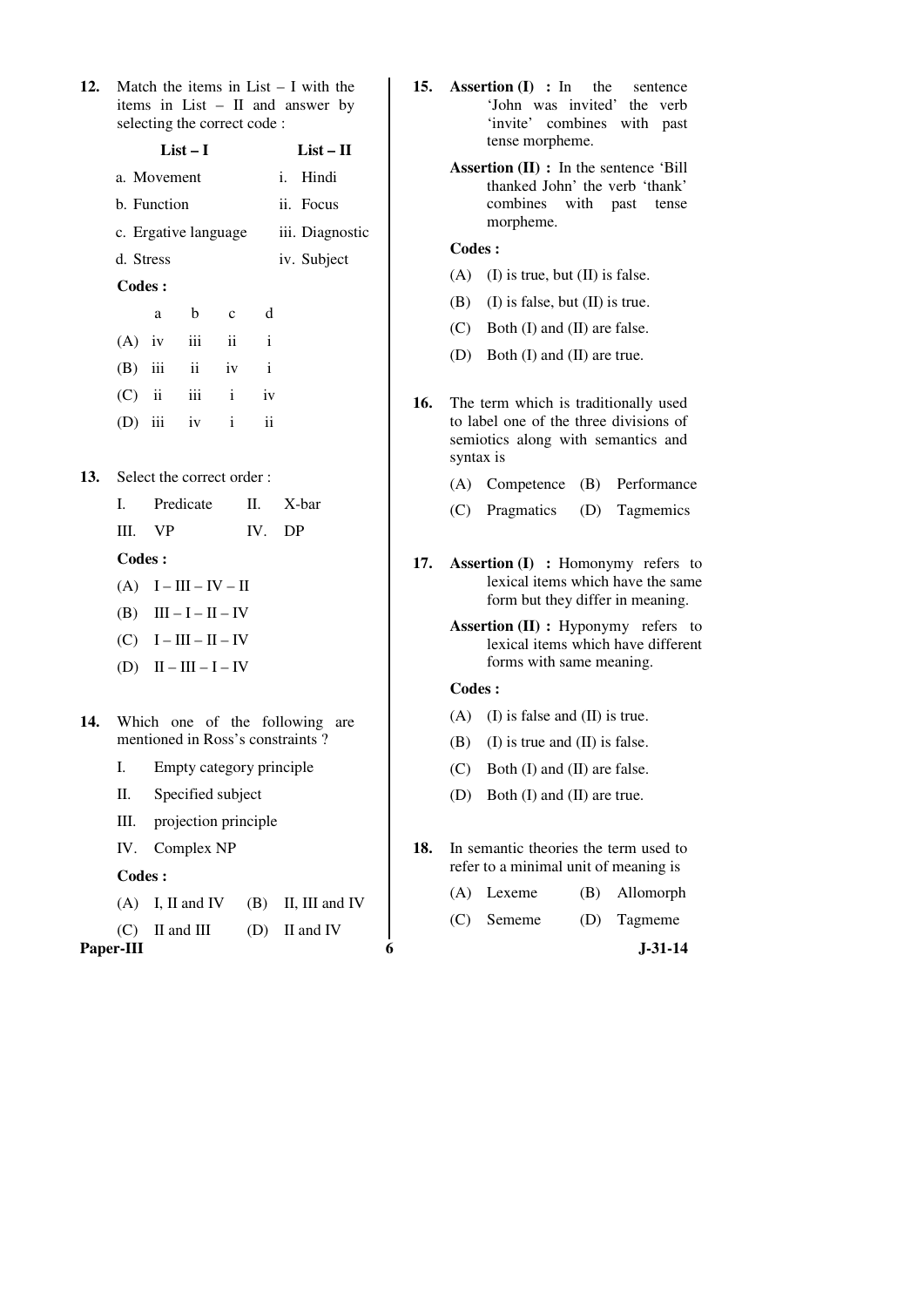| <u>12.</u>    | सूची – I की मदों को सूची – II की मदों के                   | <u>15.</u> | अभिकथन (I)<br>: वाक्य<br>'जॉन<br>वाज<br><b>Formatted:</b> Bullets and Numbering      |
|---------------|------------------------------------------------------------|------------|--------------------------------------------------------------------------------------|
|               | साथ सुमेलित कीजिए और सही कोड का चयन                        |            | इनवाईटिड* में क्रिया इनवाईट भूतकाल<br>Formatted: Bullets and Numbering               |
|               | कर उत्तर दीजिए :                                           |            | रूपिम के साथ जुड़ती है ।                                                             |
|               | सूची - I<br>सूची – II                                      |            | अभिकथन (II) : वाक्य 'बिल थैंक्ड जॉन'                                                 |
|               | i. हिन्दी<br>a. संचलन                                      |            | में क्रिया 'थैंक' भूतकाल रूपिम के साथ<br>जुड़ती है ।                                 |
|               | ii. फोकस<br>b. प्रकार्य                                    |            | कोड :                                                                                |
|               | c. साधक-कारकीय भाषा<br>iii. निदानात्मक                     |            | (I) सही है, लेकिन (II) गलत है।                                                       |
|               | iv. विषय<br>d. बलाघात                                      |            | (A)                                                                                  |
|               | कोड :                                                      |            | (I) गलत है, लेकिन (II) सही है)।<br>(B)                                               |
|               | $\mathbf b$<br>d<br>a<br>$\mathbf c$                       |            | (I) और (II) दोनों गलत हैं ।<br>(C)                                                   |
|               | iii<br>$(A)$ iv<br>$\overline{\mathbf{1}}$<br>$\mathbf{1}$ |            | (D) (I) और (II) दोनों सही हैं ।                                                      |
|               | $\ddot{\mathbf{i}}$<br>iii<br>(B)<br>iv<br>$\bf{1}$        |            | <b>Formatted:</b> Bullets and Numbering                                              |
|               | iii<br>$\mathbf{ii}$<br>(C)<br>$\mathbf{i}$<br>iv          | <b>16.</b> | अर्थविज्ञान और शब्दविन्यास के साथ संकेत<br>विज्ञान के तीन विभागों में से एक विभाग के |
|               | $(D)$ iii<br>$\mathbf{ii}$<br>iv<br>$\mathbf{i}$           |            | लिए निम्नलिखित में से किस पद का प्रयोग                                               |
| <u>13.</u>    | सही क्रम चुनिए :                                           |            | पारंपरिक रूप से किया जाता है ?<br>Formatted: Bullets and Numbering                   |
|               | विधेय<br>I.<br>II.<br>एक्स-बार                             |            | (B) निष्पादन<br>$(A)$ क्षमता                                                         |
|               | वी पी<br>डी पी<br>III.<br>IV.                              |            | संकेत प्रयोगविज्ञान(D)<br>बंधिमविज्ञान<br>(C)                                        |
|               | कोड :                                                      |            |                                                                                      |
|               | $(A)$ $I - III - IV - II$                                  | <u>17.</u> | <b>Formatted:</b> Bullets and Numbering<br><b>अभिकथन (I) :</b> समनामता, ऐसे कोशीय    |
|               | $III - I - II - IV$<br>(B)                                 |            | राब्दों को संदर्भित करता है जो समरूप                                                 |
|               | $I - III - II - IV$<br>(C)                                 |            | हों परन्तु उनके अर्थ भिन्न हों ।                                                     |
|               | $II - III - I - IV$<br>(D)                                 |            | <b>अभिकथन (II) :</b> अवनामता ऐसे कोशीय<br>शब्दों को संदर्भित करता है जो भिन्न-रूप    |
|               |                                                            |            | और समान अर्थ वाले हों ।                                                              |
| 14.           | रोश के प्रतिबन्धों में निम्न में से किस एक का              |            | Formatted: Bullets and Numbering<br>कोड:                                             |
|               | वर्णन किया गया है ?                                        |            | (I) गलत है और (II) सही है ।<br>(A)                                                   |
|               | रिक्त कोटि सिद्धान्त<br>I.                                 |            | (I) सही है और (II) गलत है ।<br>(B)                                                   |
|               | निर्दिष्ट उद्देश्य<br>Π.                                   |            | (I) और (II) दोनों गलत हैं ।<br>(C)                                                   |
|               | प्रक्षेपण सिद्धांत<br>Ш.                                   |            | (D) (I) और (II) दोनों सही हैं ।                                                      |
|               | सम्मिश्र संज्ञापद<br>IV.                                   |            |                                                                                      |
|               | कोड :                                                      | <u>18.</u> | Formatted: Bullets and Numbering<br>अर्थविषयक सिद्धांतों में अर्थ की अल्पतम इकाई     |
|               | $(A)$ I, II और IV                                          |            | को संदर्भित करने के लिए प्रयुक्त पद                                                  |
|               | II, III और IV<br>(B)                                       |            | निम्नलिखित में से कौन सा है ?                                                        |
|               | $(C)$ II और III                                            |            | $(A)$ कोशिम<br>(B)<br>उपरूप                                                          |
|               | II और IV<br>(D)                                            |            | अर्थिम<br>(D) प्रत्ययिम<br>(C)                                                       |
| $J - 31 - 14$ |                                                            | 7          | Paper-III                                                                            |
|               |                                                            |            |                                                                                      |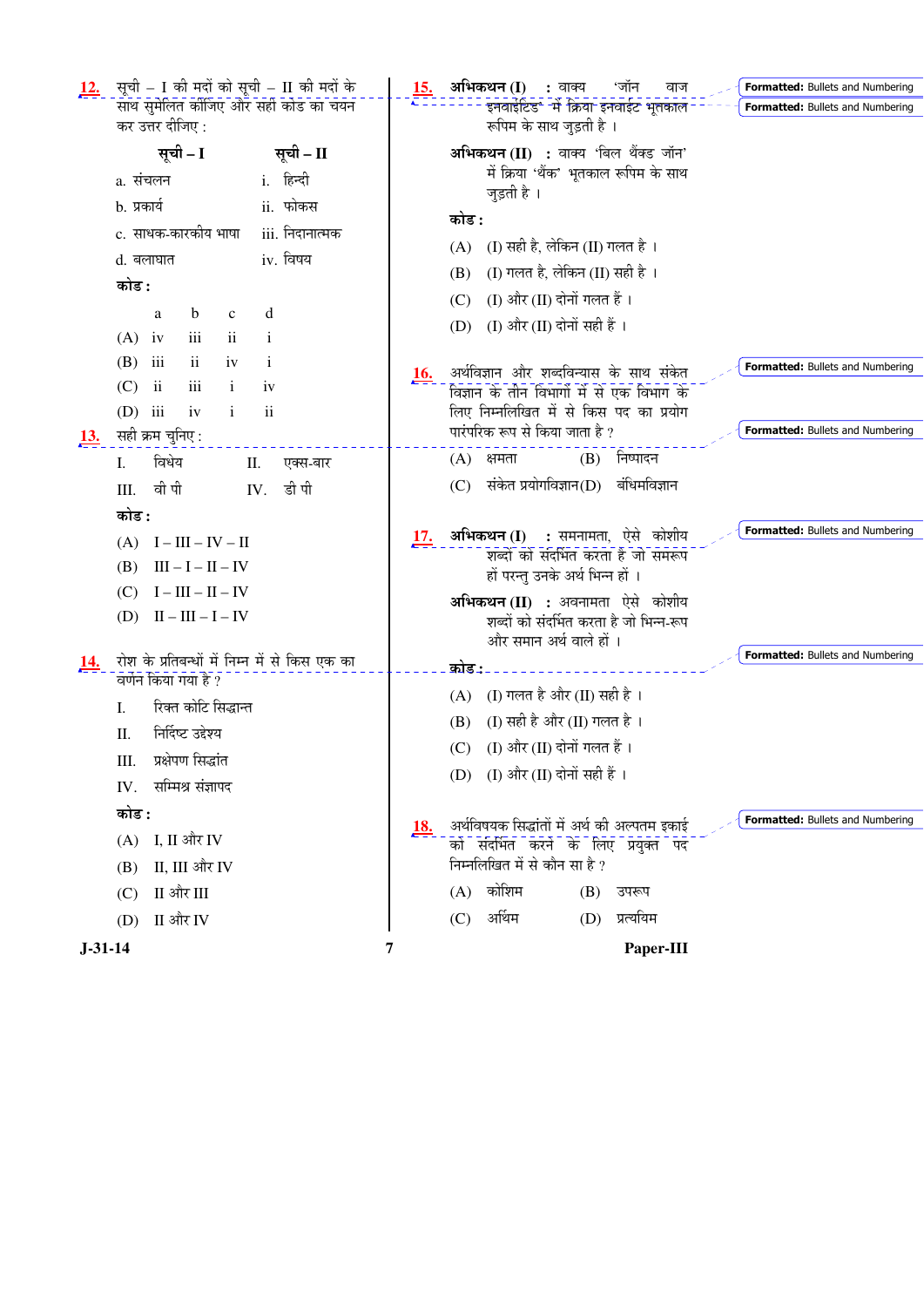| 19. Match the items in List $- I$ with    |
|-------------------------------------------|
| $List - II$ and select the correct answer |
| from the codes given below:               |

|     |          | $List-I$     |                | $List-II$      |                                                               |     |  |  |
|-----|----------|--------------|----------------|----------------|---------------------------------------------------------------|-----|--|--|
|     |          | a. Semiotics |                |                | i. Ferdinand<br>Saussure                                      | de  |  |  |
|     |          |              | b. Syntagmatic | ii. Signalling |                                                               |     |  |  |
|     |          |              | c. Homonyms    |                | iii. Senserelation<br>between<br>lexical items                |     |  |  |
|     |          | d. Synonyms  |                |                | iv. same form with<br>different<br>meanings                   |     |  |  |
|     | Codes :  |              |                |                |                                                               |     |  |  |
|     |          | a            | b              | $\mathbf{C}$   | d                                                             |     |  |  |
|     | (A)      | $\rm ii$     | iv             | iii            | $\mathbf{i}$                                                  |     |  |  |
|     | $(B)$ iv |              | iii            | $\mathbf{i}$   | $\mathbf{ii}$                                                 |     |  |  |
|     |          | $(C)$ iii    | $\mathbf{i}$   | ii             | iv                                                            |     |  |  |
|     | $(D)$ ii |              | $\mathbf{i}$   | iv             | iii                                                           |     |  |  |
| 20. |          |              |                |                | What is the entailment of<br>sentence 'Tracy is a sninster' ? | the |  |  |

- sentence Tracy is a spinster
	- (A) Tracy is a boy.
	- (B) Tracy is a girl.
	- (C) Tracy is an old man.
	- (D) Tracy is an old woman.
- **21. Assertion (I) :** Idiolect is a term used in linguistics to refer to the linguistic system of an individual speaker.
	- **Assertion (II) :** Register refers to a variety of language defined according to its use in social situations.

- (A) Both (I) and (II) are false.
- (B) Both (I) and (II) are true.
- $(C)$  (I) is true, but (II) is false.
- (D) (I) is false, but (II) is true.

## **Paper-III 8 J-31-14**

- **22.** The term used in sociolinguistics to refer to a pidgin language which has become the mother tongue of a speech community is
	- (A) Secret language
	- (B) Creole
	- (C) Code language
	- (D) Artificial language
- **23.** Arrange the following in chronological order and choose the correct answer from the code given below :
	- a. Internal reconstruction
	- b. Glottochronology
	- c. Mass comparison
	- d. Lexicostatistics
	- **Codes :**

| $(A)$ a |   | b | $\mathbf{c}$ | d |
|---------|---|---|--------------|---|
| (B)     | b | a | c            | d |
| $(C)$ c |   | a | h            | d |
| (D)     | a | d | h            | c |

- **24.** A method designed to investigate the relationship between languages to determine approximate dates for proto-language is
	- (A) Lexicostatistics
	- (B) Mass comparison
	- (C) Phylogenetic
	- (D) Glottochronology
- **25. Assertion (I) :** The first comparative linguistic analysis of Sanskrit, Greek, Persian and the Germanic languages was done by Franz Bopp in 1816.
	- **Assertion (II) :** Jacob Grimm was the first person to explain the sound shift.

- (A) Both (I) and (II) are right.
- (B) Both (I) and (II) are false.
- $(C)$  (I) is right, but (II) is false.
- (D) (II) is right, but (I) is false.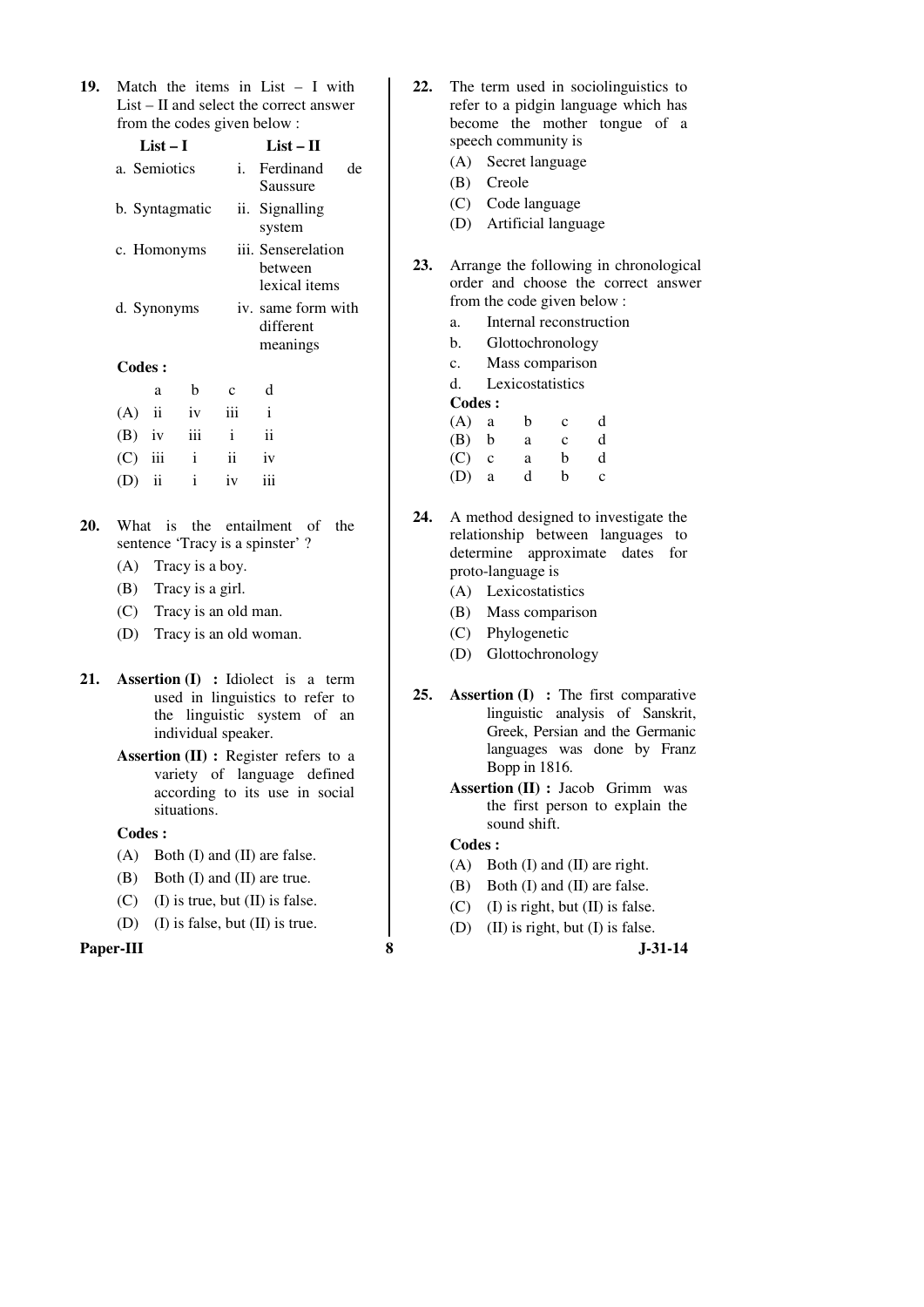|                                |                                         | सूची – I को सूची – II के साथ सुमेलित कीजिए                                   | 22.        |       | समाज भाषाविज्ञान में एक मिश्रित भाषा को                            |              |              |                                              | <b>Formatted:</b> Bullets and Numbering |
|--------------------------------|-----------------------------------------|------------------------------------------------------------------------------|------------|-------|--------------------------------------------------------------------|--------------|--------------|----------------------------------------------|-----------------------------------------|
|                                |                                         | और नीचे दिए गए कोड से सही उत्तर चुनिए :                                      |            |       | संदर्भित करने-वाला एक पद जो एक बोली-                               |              |              |                                              | Formatted: Bullets and Numbering        |
| सूची – I                       |                                         | सूची – II                                                                    |            |       | समुदाय की मातृभाषा बन गई है :                                      |              |              |                                              |                                         |
| a. संकेत विज्ञान               |                                         | i. फर्दीना दी सस्यूर                                                         |            |       | $(A)$ कूट भाषा                                                     |              |              |                                              |                                         |
|                                | b. विन्यासक्रमात्मक                     | ii. संकेतन प्रणाली                                                           |            | (B)   | क्रियाल                                                            |              |              |                                              |                                         |
| c. समनाम शब्द                  |                                         | iii. कोशीय शब्दों                                                            |            | (C)   | कोड भाषा                                                           |              |              |                                              |                                         |
|                                |                                         | के बीच आशय                                                                   |            | (D)   | कृत्रिम भाषा                                                       |              |              |                                              |                                         |
|                                |                                         | संबंध                                                                        | <u>23.</u> |       |                                                                    |              |              | निम्नलिखित को कालानुक्रम में व्यवस्थित कीजिए | Formatted: Bullets and Numbering        |
| d. पर्यायवाची शब्द             |                                         | iv. भिन्न अर्थ के                                                            |            |       | और नीचे दिए गए कोड से सही उत्तर चुनिए:                             |              |              |                                              |                                         |
|                                |                                         | साथ समान रूप                                                                 |            | a.    | आभ्यंतर पुनर्रचना                                                  |              |              |                                              |                                         |
| कोड :                          |                                         |                                                                              |            | b.    | भाषाकाल क्रम विज्ञान                                               |              |              |                                              |                                         |
| a                              | b<br>$\mathbf c$                        | d                                                                            |            | c.    | व्यापक तुलना                                                       |              |              |                                              |                                         |
| (A)<br>$\overline{\mathbf{u}}$ | iii<br>iv                               | $\bf{1}$                                                                     |            | d.    | शब्द सांख्यिकी विज्ञान                                             |              |              |                                              |                                         |
| (B)<br>iv                      | iii<br>$\mathbf{i}$                     | $\mathbf{ii}$                                                                |            | कोड : |                                                                    |              |              |                                              |                                         |
| iii<br>(C)                     | $\mathbf{i}$<br>$\overline{\mathbf{u}}$ | iv                                                                           |            | (A)   | a<br>$\mathbf b$                                                   | $\mathbf c$  | d            |                                              |                                         |
| $\ddot{\mathbf{i}}$<br>(D)     | $\mathbf{i}$<br>iv                      | iii                                                                          |            | (B)   | b<br>a                                                             | $\mathbf{c}$ | d            |                                              |                                         |
|                                |                                         |                                                                              |            | (C)   | $\mathbf{c}$<br>a                                                  | b            | d            |                                              |                                         |
| 20.                            |                                         | 'ट्रेसी चिरकुमारी है' – इस वाक्य का निहितार्थ                                |            | (D)   | a<br>d                                                             | b            | $\mathbf{C}$ |                                              | <b>Formatted:</b> Bullets and Numbering |
| क्या है ?                      |                                         |                                                                              | <u>24.</u> |       | आद्य भाषा के लगभग-समय के निर्धारण हेतु                             |              |              |                                              | Formatted: Bullets and Numbering        |
| (A)                            | ट्रेसी एक लड़का है ।                    |                                                                              |            |       | भाषाओं के बीच संबंध की जाँच के लिए                                 |              |              |                                              |                                         |
| (B)                            | ट्रेसी एक लड़की है ।                    |                                                                              |            |       | अभिकल्पित विधि :                                                   |              |              |                                              |                                         |
| (C)                            | ट्रेसी एक बड़ी उम्र का पुरुष है ।       |                                                                              |            |       | (A) शब्द सांख्यिकी विज्ञान                                         |              |              |                                              |                                         |
| (D)                            | ट्रेसी एक बड़ी उम्र की स्त्री है ।      |                                                                              |            | (B)   | व्यापक तुलना                                                       |              |              |                                              |                                         |
|                                |                                         |                                                                              |            | (C)   | जातिवृत्तीय विज्ञान                                                |              |              |                                              |                                         |
|                                |                                         |                                                                              |            | (D)   | भाषाकाल क्रमविज्ञान                                                |              |              |                                              | <b>Formatted:</b> Bullets and Numbering |
| <u>21.</u>                     |                                         | अभिकथन (I) : भाषाविज्ञान में प्रयुक्त पद<br>'व्यक्तिभाषा' का प्रयोग एक वक्ता | $25 -$     |       | <b>अभिकथन (I) - - :</b> संस्कृत, -यूनानी, - फारसी                  |              |              |                                              | <b>Formatted:</b> Bullets and Numbering |
|                                |                                         | विशेष की भाषायी पद्धति को संदर्भित                                           |            |       | और<br>जर्मन                                                        |              | भाषाओं का    | प्रथम                                        |                                         |
|                                | करने के लिए किया जाता है ।              |                                                                              |            |       | तुलनात्मक भाषाशास्त्रीय अध्ययन फ्रेंच                              |              |              |                                              |                                         |
|                                | अभिकथन (II) : वृत्तिभाषा,               | सामाजिक                                                                      |            |       | बोप द्वारा 1816 में किया गया था ।                                  |              |              |                                              |                                         |
|                                |                                         | स्थितियों में परिभाषित विविध प्रकार की                                       |            |       | <b>अभिकथन (II) :</b> ध्वनि<br>व्याख्या करने वाला पहला व्यक्ति जेकब |              | परिवर्तन     | की                                           |                                         |
|                                | भाषाओं को संदर्भित करती है ।            |                                                                              |            |       | ग्रिम था ।                                                         |              |              |                                              |                                         |
| कोड :                          |                                         |                                                                              |            | कोड : |                                                                    |              |              |                                              |                                         |
| (A)                            | (I) और (II) दोनों गलत हैं ।             |                                                                              |            | (A)   | (I) और (II) दोनों सही हैं ।                                        |              |              |                                              |                                         |
| (B)                            | (I) और (II) दोनों सही हैं ।             |                                                                              |            | (B)   | (I) और (II) दोनों गलत हैं ।                                        |              |              |                                              |                                         |
| (C)                            | (I) सही है, किंतु (II) गलत है।          |                                                                              |            | (C)   | (I) सही है, किन्तु (II) गलत है।                                    |              |              |                                              |                                         |
| (D)                            | (I) गलत है, किंतु (II) सही है ।         |                                                                              |            | (D)   | (II) सही है, किन्तु (I) गलत है।                                    |              |              |                                              |                                         |
| $J-31-14$                      |                                         |                                                                              | 9          |       |                                                                    |              |              | Paper-III                                    |                                         |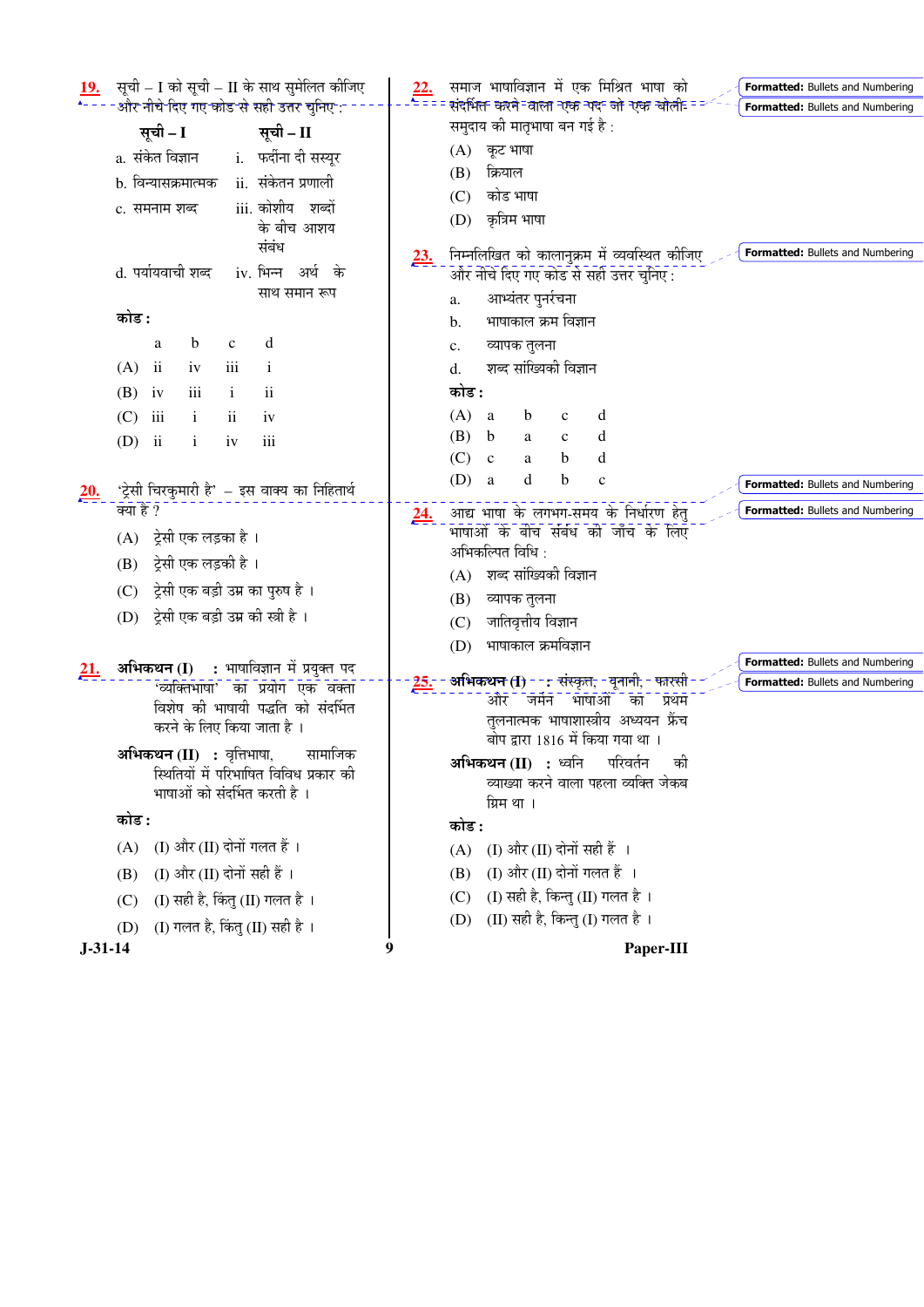- **26.** A sprachbund is sometimes known as (A) ethnic community
	- (B) speech community
	- (C) social community
	- (D) religious community
- **27.** Dialect, register, medium and field belong to
	- (A) language groups
	- (B) language identities
	- (C) language varieties
	- (D) language purity
- **28.** Speakers can deliberately switch to another code in order to force a new perception of the situation on the other participants. It is called
	- (A) Situational code-switching
	- (B) Metaphorical code-switching
	- (C) Code-switching
	- (D) Alternate conversation
- **29.** The remarkable similarities in grammar among creoles all over the world have led to the proposing the hypothesis called
	- (A) Sapir-whrof hypothesis
	- (B) Bio-program hypothesis
	- (C) Null hypothesis
	- (D) Decreolization
- **30.** Words or phrases used to indicate that we're not really sure what we're saying is sufficiently correct or complete is called :
	- (A) blend (B) argot<br>(C) hedges (D) maxii
	- (D) maxim
- **31. Assertion (I)** : The brain is roughly a sphere and has approximately symmetrical left and right hemispheres.
	- **Assertion (II) :** In the great majority of humans, the left hemisphere is significantly less involved in language than the right.

- (A) Both (I) and (II) are false.
- (B) Both (I) and (II) are true.
- $(C)$  (I) is true, but (II) is false.
- (D) (I) is false, but (II) is true.

## **Paper-III 10** J-31-14

- **32. Assertion (I) :** Linguistic determinism is the idea that the form and characteristics of our language determine the way in which we think, remember, and perceive.
	- **Assertion (II) :** Linguistic relativism is the idea that as different languages map on to the world in different ways.

## **Codes :**

- (A) Both (I) and (II) are true.
- (B) Both (I) and (II) are false.
- $(C)$  (I) is true and (II) is false.
- (D) (I) is false and (II) is true.
- **33.** 'A bag of dog food' has become 'a dog of bag food' the process is termed as
	- (A) Spoonerism
	- (B) Malaproposim
	- (C) Metathesis
	- (D) Back formation
- **34.** The encoding steps by speaker to learner is given below. Arrange them according their correct order.
	- i. Articulatory system
	- ii. Syntactic representation
	- iii. Lexical selection

iv. Phonological representation

|  | $(A)$ i ii iii iv |  |
|--|-------------------|--|
|  | $(B)$ ii iii i iv |  |
|  | $(C)$ iii i iv ii |  |
|  | $(D)$ iii ii iv i |  |

- **35.** A more common name for the posterior speech cortex is
	- (A) Broca's area
	- (B) Wernicke's area
	- (C) Visual area
	- (D) Memory area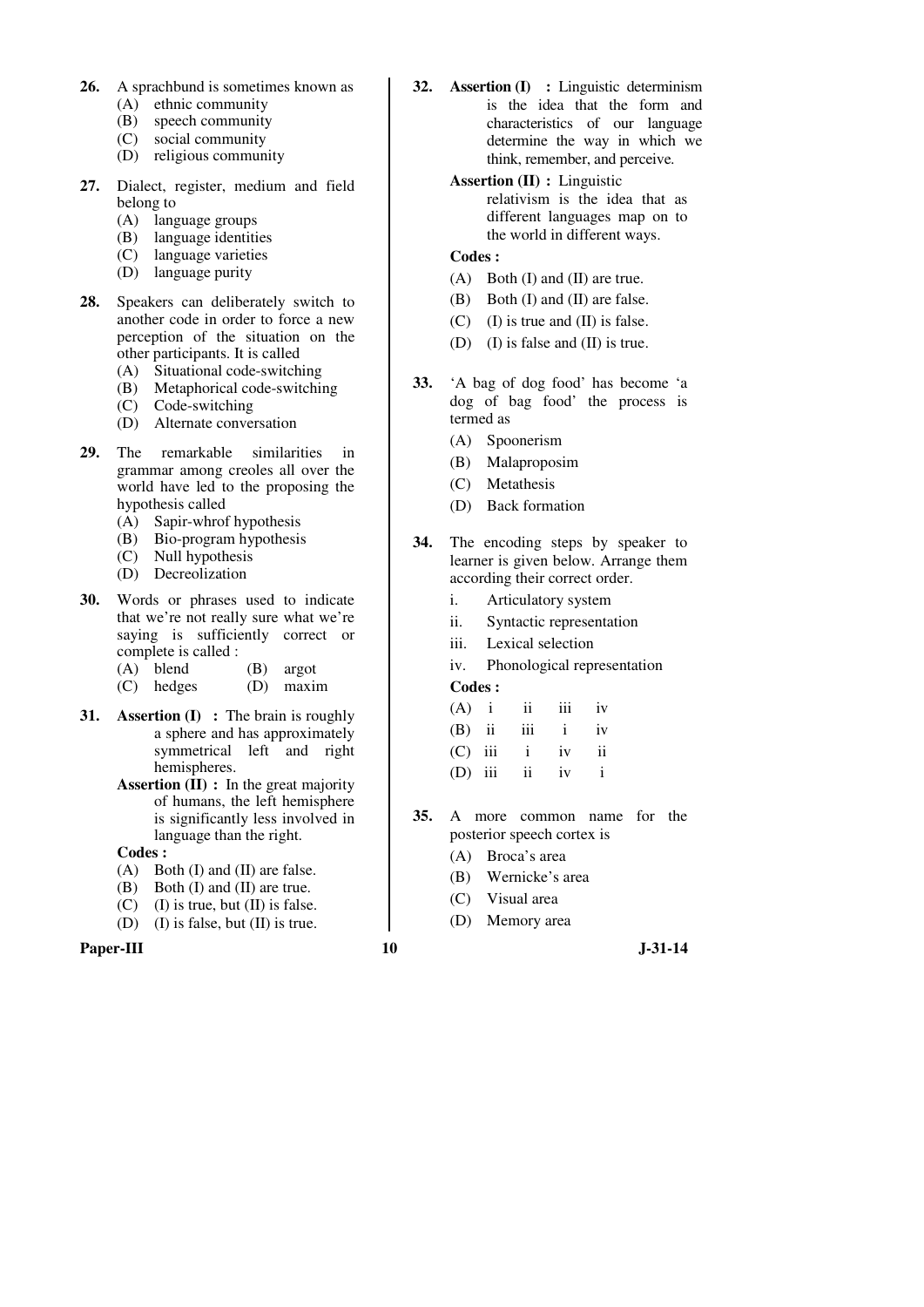| स्प्रारचबुण्ड को कभी कभी यह भी कहते हैं :<br>$\frac{26.}{5}$<br>$\overline{(A)}$ - नृजातीय समुदाय<br>(B) भाषा समुदाय<br>सामाजिक समुदाय<br>(C)<br>धार्मिक समुदाय<br>(D)<br>बोली, प्रयुक्ति, माध्यम और क्षेत्र सम्बंधित हैं<br><u>27.</u><br>भाषा समुदाय से   (B)   भाषा पहचान से<br>(A)<br>भाषा विविधता से (D) भाषा शुद्धता से<br>(C)<br>वक्ता जानबूझ कर अन्य श्रोताओं में स्थिति के<br><u>28.</u><br>प्रति नवबोध को लाने के लिए किसी अन्य कोड<br>पर जा सकते हैं । इसे क्या कहते हैं ?<br>स्थितिक कोड स्विचिंग<br>(A)<br>लाक्षणिक कोड स्विचिंग<br>(B) | अभिकथन (I) : भाषिक निर्धारणवाद एक<br><u>32.</u><br>Formatted: Bullets and Numbering<br>विचार हे कि हमारी भाषा का रूप एवं<br>Formatted: Bullets and Numbering<br>विशिष्टता यह निर्धारित करते हैं कि हम<br>कैसे सोचते, स्मरण रखते एवं ज्ञान प्राप्त<br>करते हैं ।<br>अभिकथन (II) : भाषिक सापेक्षवाद एक<br>Formatted: Bullets and Numbering<br>क्विचार -हे -कि- विभिन्न- भाषाएँ -विभिन्न<br>प्रकार से संसार को प्रतिबिंबित करती हैं ।<br>कोड :<br>Formatted: Bullets and Numbering<br>(A) - (I) और (II) दोनों सही हैं ।<br>(I) और (II) दोनों गलत हैं ।<br>(B)<br>(I) सही है और (II) गलत है।<br>(C)<br>(I) गलत है और (II) सही है)।<br>(D) |
|------------------------------------------------------------------------------------------------------------------------------------------------------------------------------------------------------------------------------------------------------------------------------------------------------------------------------------------------------------------------------------------------------------------------------------------------------------------------------------------------------------------------------------------------------|---------------------------------------------------------------------------------------------------------------------------------------------------------------------------------------------------------------------------------------------------------------------------------------------------------------------------------------------------------------------------------------------------------------------------------------------------------------------------------------------------------------------------------------------------------------------------------------------------------------------------------------|
| कोड स्विचिंग<br>(C)<br>वैकल्पिक बात चीत<br>(D)<br>संसार के सभी क्रिओलों में व्याकरण की<br><u>29.</u><br>असाधारण समानता से इस प्राक्कल्पना का<br>प्रस्ताव रखा गया है, इस प्राक्कल्पना को कहते<br>हैं :<br>सपीर-बूर्फ प्राक्कल्पना<br>(A)<br>जैविक कार्य प्रणाली प्राक्कल्पना<br>(B)                                                                                                                                                                                                                                                                   | Formatted: Bullets and Numbering<br>'ए बैग ऑफ डॉग-फूड' जब 'ए डॉग ऑफ बैग<br>33.<br>फूड' हो जाता है, तब इस प्रक्रिया को कहते हैं :<br>Formatted: Bullets and Numbering<br>$(A)$ - स्पूनरता<br>दुष्प्रयोग<br>(B)<br>वर्ण विपर्यय<br>(C)<br>पश्च निर्माण<br>(D)                                                                                                                                                                                                                                                                                                                                                                           |
| शून्य प्राक्कल्पना<br>(C)<br>विक्रियालकरण<br>(D)<br>शब्द अथा पदबन्ध जो यह प्रगट करने के लिए<br><u>30.</u><br>बोले जाते हैं कि हम सुनिश्चित नहीं हैं कि जो<br>कुछ हम कह रहे हैं, वह यकीनन पर्याप्त रूप से<br>सही अथवा पूर्ण है । इसे कहते हैं<br>(A) मिश्र शब्द<br>$(B)$ गुट बोली                                                                                                                                                                                                                                                                     | वक्ता द्वारा शिक्षार्थी के लिए कोड सोपानों को<br>Formatted: Bullets and Numbering<br><u>34.</u><br>नीचे दिया जा रहा है । उनको सही क्रम में<br>रखिए:<br>Formatted: Bullets and Numbering<br>उच्चारण प्रणाली<br>i.<br>वाक्य विन्यासी प्रतिनिधित्व<br>ii.<br>iii.<br>शब्द चयन                                                                                                                                                                                                                                                                                                                                                            |
| हिचकिचाहट<br>(D) सूक्ति<br>(C)<br>अभिकथन (I) : मस्तिष्क मोटे रूप से एक<br><u>31.</u><br>वृत्त है और इसके लगभग बायाँ और<br>दायाँ संतुलित अर्धवृत्त होते हैं ।<br>अभिकथन (II) : अधिसंख्य मनुष्यों<br>भाषाज्ञान के लिए दायें की अपेक्षा बायाँ<br>अर्ध-वृत्त कम महत्त्वपूर्ण है ।<br>कोड :<br>(I) और (II) दोनों गलत हैं ।<br>(A)<br>(I) और (II) दोनों सही हैं ।<br>(B)                                                                                                                                                                                   | स्वनिमिक प्रतिनिधित्व<br>iv.<br>कोड :<br>Formatted: Bullets and Numbering<br>$(A)$ $\dot{1}$ $\dot{1}$ $\dot{1}$ $\dot{1}$ $\dot{1}$ $\dot{1}$ $\dot{1}$ $\dot{1}$ $\dot{1}$ $\dot{1}$<br>iii<br>$\overline{\mathbf{u}}$<br>(B)<br>$\mathbf{i}$<br>iv<br>$(C)$ iii<br>$\overline{\mathbf{u}}$<br>i.<br>iv<br>$(D)$ iii<br>$\mathbf{i}$<br>$\overline{\mathbf{u}}$<br>iv<br>Formatted: Bullets and Numbering<br>पश्च वाक् प्रान्तास्था का सामान्य नाम है<br><u>35.</u><br>ब्रोका क्षेत्र<br>(A)<br>वर्नि के क्षेत्र<br>(B)                                                                                                             |
| (I) सही है, परन्तु (II) गलत है।<br>(C)<br>(I) गलत है, परन्तु (II) सही है।<br>(D)<br>$J-31-14$                                                                                                                                                                                                                                                                                                                                                                                                                                                        | दृश्य क्षेत्र<br>(C)<br>स्मृति क्षेत्र<br>(D)<br>11<br>Paper-III                                                                                                                                                                                                                                                                                                                                                                                                                                                                                                                                                                      |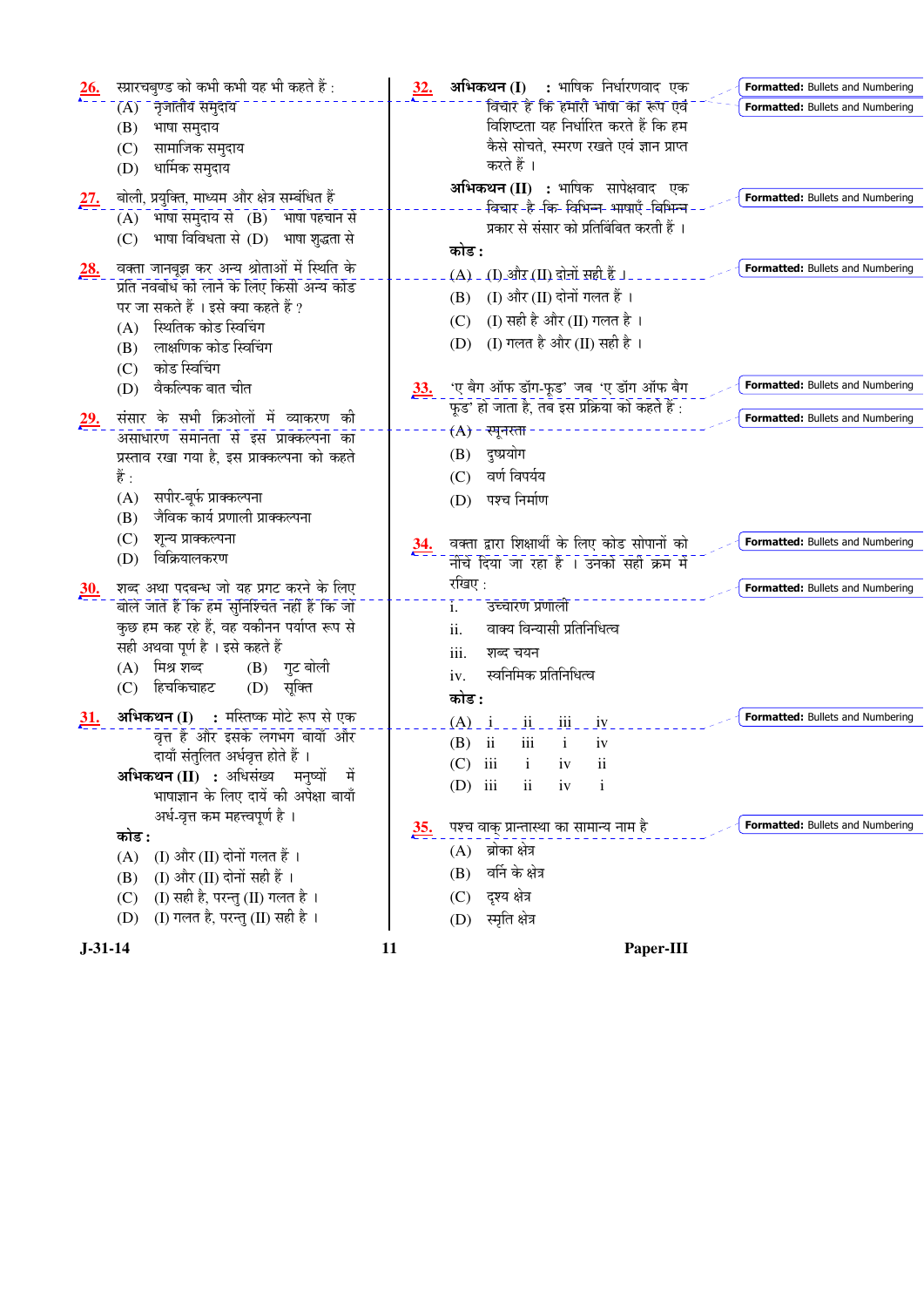- **36.** The advertising message "helps control dandruff symptoms with regular use" is an example of
	- (A) Weasel claim
	- (B) Metonymy
	- (C) Synonymy
	- (D) None of the above
- **37. Assertion (I) :** During the 1950s and 1960s researchers interested in understanding teaching and learning set out to compare external and internal differences between first language  $(L_1)$  and a target language  $(L_2)$ 
	- **Assertion (II) :** The hope was that such a Contrastive Analysis approach would help them uncover areas of difficulties for  $L_2$  learners.

- (A) Both (I) and (II) are right.
- (B) Both (I) and (II) are wrong.
- (C) (I) is right, but (II) is wrong.
- (D) (II) is right, but (I) is wrong.
- **38. Assertion (I)** : Translation is the replacement of a text in one language by a replacement of an equivalent text in second language.
	- **Assertion (II) :** Translation is an extremely motivated industrial activity, supported by information technology, which is diversified in response to the particular needs of this form of communication.

#### **Codes :**

- (A) Both assertions (I) and (II) are correct.
- (B) Both assertions (I) and (II) are wrong.
- (C) Assertion (I) is right, but (II) is wrong.
- (D) Assertion (II) is right, but (I) is wrong.

## **Paper-III 12 J-31-14**

**39.** Match the items in List – I with those in List – II and choose the correct answer from the codes given below :

|                                                         |   |                       |              | $\frac{1}{2}$                    |
|---------------------------------------------------------|---|-----------------------|--------------|----------------------------------|
| $List-I$                                                |   |                       |              | $List - II$                      |
|                                                         |   |                       |              | a. Eugene Nida & i. Translation, |
| <b>CR</b> Taber                                         |   |                       |              | History and                      |
|                                                         |   |                       |              | Culture                          |
| b. Basil Hatim & J                                      |   |                       |              | ii. The theory $\&$              |
| Munday                                                  |   |                       |              | practice of                      |
|                                                         |   |                       |              | Translatation                    |
| c. Peter                                                |   |                       |              | iii. Translation :               |
| Newmark                                                 |   |                       |              | An advance                       |
|                                                         |   |                       |              | resource                         |
|                                                         |   |                       |              | book                             |
| d. Susan Bassnett iv. About                             |   |                       |              |                                  |
| &                                                       |   |                       |              | Andre Translation                |
| Lefevere                                                |   |                       |              |                                  |
| <b>Codes:</b>                                           |   |                       |              |                                  |
| a                                                       | b |                       | d            |                                  |
| $\mathbf{i}$                                            |   | iii                   | iv           |                                  |
| (A) $\overrightarrow{i}$ ii<br>(B) iv iii<br>(C) iii ii |   | $\overrightarrow{ii}$ | $\mathbf{i}$ |                                  |
|                                                         |   | $\mathbf{i}$          | iv           |                                  |

- $(D)$  ii iii iv i
- **40.** Which of the following is not true ?
	- (A) An individual who lacks the reading and writing skills typical of his community is illiterate.
	- (B) Functional literacy implies that the minimal level of reading<br>and writing required to writing required to function effectively in a world dominated by written material.
	- (C) Mas literacy is largely a modern time phenomenon.
	- (D) A quite illiterate person can not live long.
- **41.** The non contiguous Indo Aryan languages are
	- (A) Sinhalese, Divehi, Dakhini, Punjabi
	- (B) Sinhalese, Divehi, Dakhini, Hindi
	- (C) Sinhalese, Divehi, Dakhini, Saurastri
	- (D) Sinhalese, Divehi, Dakhini, Bengali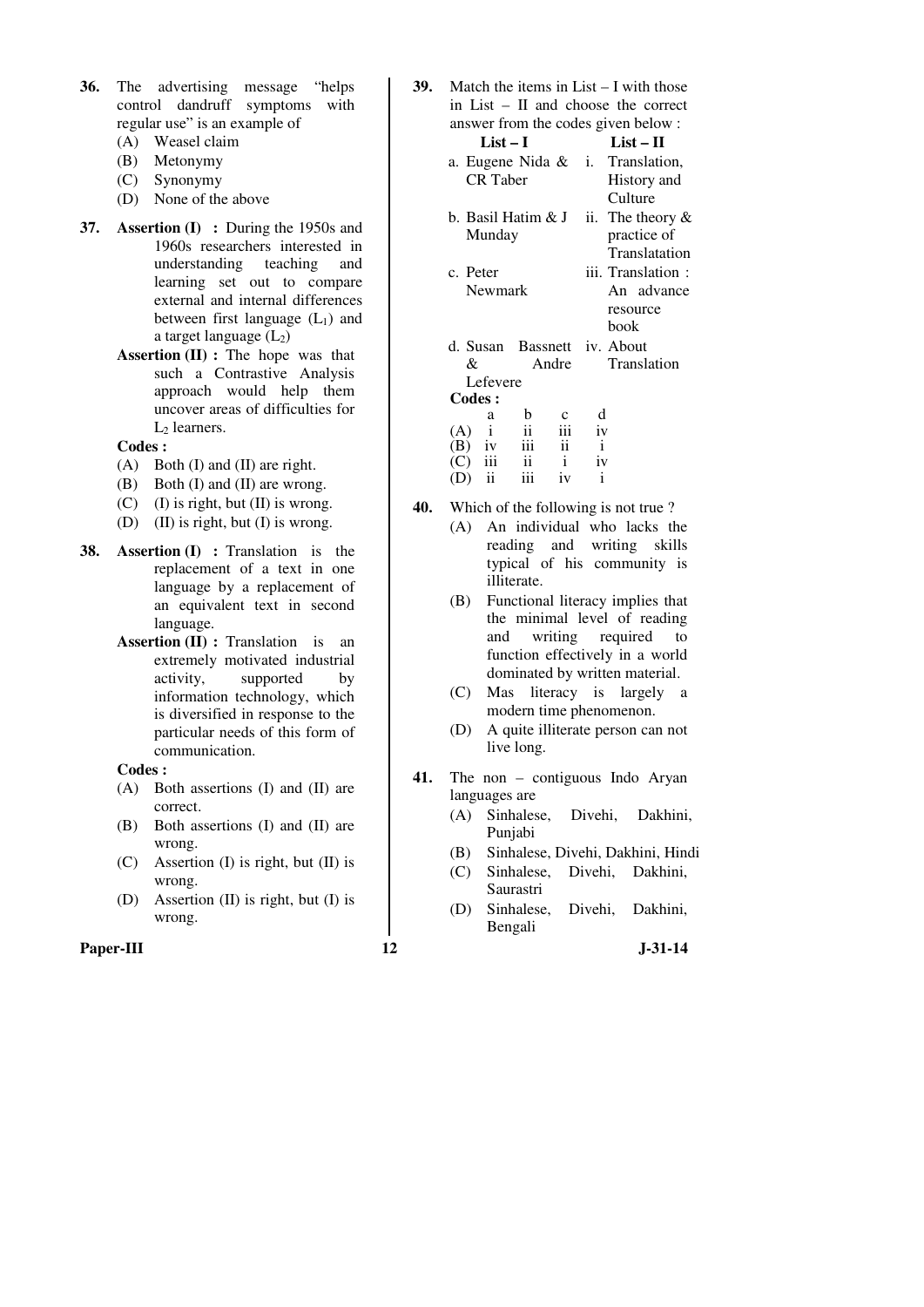| एक विज्ञापन-संदेश, ''इसके नियमित प्रयोग से<br>$\frac{36}{2}$ | सूची - I की मदों को सूची - II की मदों से<br><u>39.</u><br><b>Formatted:</b> Bullets and Numbering |  |
|--------------------------------------------------------------|---------------------------------------------------------------------------------------------------|--|
| रूसी के लक्षणों को नियंत्रित करने में सहायता                 | सुमेलित कीजिए और कोड से सही क्रम का<br>Formatted: Bullets and Numbering                           |  |
| मिलती है", यह उदाहरण है                                      | चयन कीजिए :                                                                                       |  |
| भ्रामक दावा<br>(A)                                           | सूची - I<br>सूची – II                                                                             |  |
| (B)<br>रूढ लक्षण                                             | a. यूजीन नाइडा और सी<br>i. ट्रांसलेशन                                                             |  |
| समानार्थकता<br>(C)                                           | हिस्टरी एण्ड<br>आर टाबेर<br>कल्चर                                                                 |  |
| उपरोक्त में से कोई नहीं<br>(D)                               | b. बेसिल हाटिम और जे. ii. द थ्योरी एंड                                                            |  |
|                                                              | प्रक्टिस ऑफ<br>मृण्डे                                                                             |  |
| <b>अभिकथन (I) :</b> 1950 और 1960 के<br><u>37.</u>            | Formatted: Bullets and Numbering<br>ट्रांसलेशन                                                    |  |
| दहाकों में भाषाओं को पढ़ाने और                               | c. पीटर न्यूमार्क<br>iii. ट्रांसलेशन :                                                            |  |
| सिखाने में अभिरूचि रखने<br>वाले                              | एन एडवांस                                                                                         |  |
| अनुसंधानकर्ताओं ने प्रथम भाषा $(L_1)$                        | रिसोर्स बुक                                                                                       |  |
| और लक्षित भाषा $(L_2)$ के आन्तरिक                            | d. सूसन बास्नेट और<br>iv. अबाउट                                                                   |  |
| एवं बाह्य अन्तरों की तुलना करने में लग<br>गए ।               | एण्डरे लेफेवेरे<br>ट्रांसलेशन                                                                     |  |
| अभिकथन (II) : यह आशा थी कि ऐसा                               | कोड :                                                                                             |  |
| व्यतिरेकी विश्लेषण उपागम से उन्हें $\mathtt{L}_2$            | d<br>$\mathbf b$<br>$\mathbf{C}$<br>a                                                             |  |
| के शिक्षार्थियों को आने वाली कठिनाइयों                       | (A)<br>$\mathbf{ii}$<br>iii<br>$\mathbf{i}$<br>iv                                                 |  |
| का पता चल सकेगा ।                                            | (B)<br>iii<br>$\mathbf{i}$<br>iv<br><i>ii</i>                                                     |  |
| कोड :                                                        | iii<br>$\mathbf{ii}$<br>(C)<br>i.<br>iv<br>iii<br>$\mathbf{i}$<br>$(D)$ ii<br>iv                  |  |
| (I) और (II) दोनों सही हैं ।<br>(A)                           |                                                                                                   |  |
| (I) और (II) दोनों गलत हैं ।<br>(B)                           | निम्नलिखित में से कौन सा सही नहीं है ?<br><b>Formatted:</b> Bullets and Numbering<br><u>40.</u>   |  |
| (I) सही है, परन्तु (II) गलत है ।<br>(C)                      | एक व्यक्ति जिसे उसके समुदाय की<br>(A)                                                             |  |
| (II) सही है, परन्तु (I) गलत है ।<br>(D)                      | लिखने पढ़ने का विशिष्ट कौशल नहीं                                                                  |  |
|                                                              | आता उसे निरक्षर कहते हैं ।                                                                        |  |
| अभिकथन (I) : एक भाषा के पाठ को<br><u>38.</u>                 | व्यावहारिक साक्षरता में निहित है कि ऐसे<br>(B)<br>Formatted: Bullets and Numbering                |  |
| दूसरी भाषा के समान पाठ में रूपान्तरित                        | संसार -में,- जहां - लिखित- सामग्री- का                                                            |  |
| करना अनुवाद है ।                                             | अधिपत्य है, में प्रभावी व्यवहार के लिए<br>लिखने-पढने का न्यूनतम स्तर ।                            |  |
| अभिकथन (II) : अनुवाद एक अत्यन्त                              | जन समूह साक्षरता ज्यादातर एक                                                                      |  |
| अभिप्रेरित परिभ्रम साध्य क्रिया है जिसमें                    | (C)<br>आधुनिक समय का परिदृश्य है ।                                                                |  |
| संचार प्रौद्योगिकी सहायक होती है और                          | (D) एक बिलकुल निरक्षर व्यक्ति अधिक देर                                                            |  |
| इसमें संचार रूप की मांग के अनुसार<br>विविधता हो जाती है ।    | तक जीवित नहीं रह सकता ।                                                                           |  |
|                                                              |                                                                                                   |  |
| कोड :                                                        | गैर – समीपस्थ भारत-आर्याई भाषाएँ हैं<br>Formatted: Bullets and Numbering<br><u>41.</u>            |  |
| (I) और (II) दोनों कथन सही हैं ।<br>(A)                       | सिंहली, दिवेही, दक्खिनी, पंजाबी<br>(A)                                                            |  |
| (I) और (II) दोनों कथन गलत हैं ।<br>(B)                       | सिंहली, दिवेही, दक्खिनी, हिंदी<br>(B)                                                             |  |
| कथन (I) सही है, परन्तु (II) गलत है।<br>(C)                   | सिंहली, दिवेही, दक्खिनी, सौराष्ट्री<br>(C)                                                        |  |
| कथन (II) सही है, परन्तु (I) गलत है।<br>(D)                   | सिंहली, दिवेही, दक्खिनी, बंगाली<br>(D)                                                            |  |
| $J-31-14$                                                    | 13<br>Paper-III                                                                                   |  |
|                                                              |                                                                                                   |  |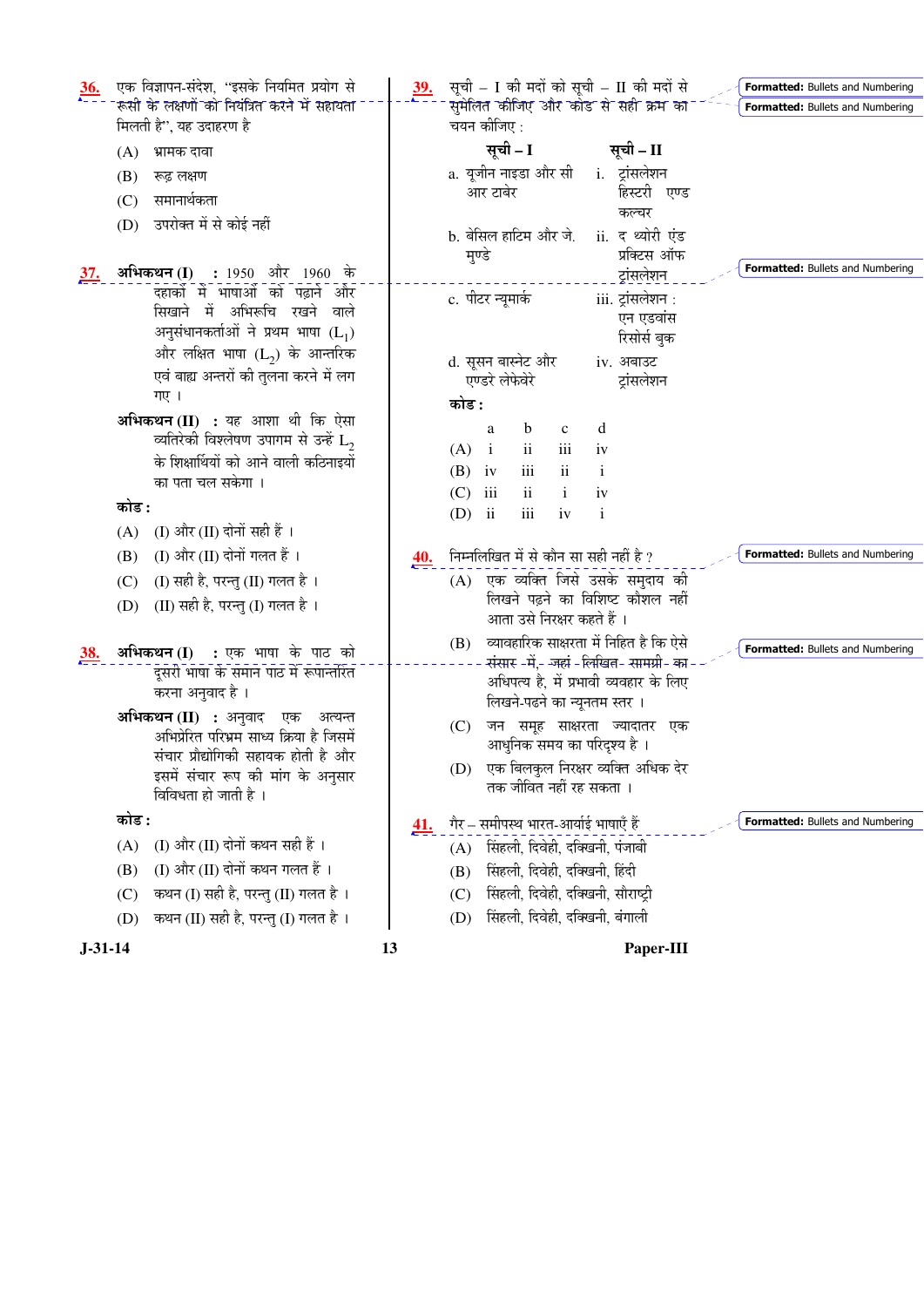- **42.** Subject in other than nominative case in various languages may be known as
	- a. Dative subject
	- b. Non nominative subject
	- c. Ergative subject
	- d. Syntactic subject
	- **Codes :**
	- (A) Only a is correct.
	- (B) Both a and b are correct.
	- (C) a, b and c are correct.
	- (D) All the above are correct.
- **43. Assertion (I) :** The subject of intransitive verb and the direct object of transitive verb are in the same case form in languages with Ergative – Absolutive System of case.
	- **Assertion (II) : Languages** with Ergative – Absolutive System of case may have object verb agreement.

- (A) Both (I) and (II) are false.
- (B) Only (I) is true, (II) is false.
- (C) Only (I) is false, (II) is true.
- (D) Both (I) and (II) are true.
- **44.** If a language places the verb at the end of the sentence i.e. verb final language, it may have the correlational values as
	- a. Noun + Post position
	- b. Main verb + Auxilary
	- c. Standard of comparison + Comparative Adjective
	- d. Verb + Negative

## **Codes :**

- (A) Only a is correct.
- (B) Both c and d are correct.
- (C) Only b is correct.
- (D) All the above are correct.

## **Paper-III 14** J-31-14

**45.** Match the items in List – I with List – II and select the correct answer from the codes given below :

# **List – I List – II**

- a. Head & Dependent i. Venneman Marking
- b. Language Universals ii. Keenan & Comrie c. Noun Phrase iii. Leh mann
- Acces-sibility Hierarchy (NPAH)
- d. Implicational Universals iv. Greenberg

|     | a            | b.                        | $\mathbf{c}$ | d   |
|-----|--------------|---------------------------|--------------|-----|
|     | $(A)$ iv     | $\overline{\mathbf{iii}}$ | i.           | ii  |
|     |              | $(B)$ i iv                | ii           | iii |
|     |              | $(C)$ iii ii              | iv           |     |
| (D) | $\mathbf{i}$ | $\overline{111}$          | ii.          | iv  |

- **46.** 'Calque' refers to
	- (A) words borrowed from another language
	- (B) words borrowed from cognate language
	- (C) words borrowed from another language by literal translation
	- (D) None of the above
- **47.** A theory of translation based on a comparison of the structure of the source language and target language rather than a comparison of literary genres and stylistic features is
	- (A) Philological theory
	- (B) Philosophical theory
	- (C) Linguistic theory
	- (D) Text type theory
- **48.** Which one of the following involves inclusion of meaning ?
	- (A) Synonymy
	- (B) Polysemy
	- (C) Homonymy
	- (D) Hyponymy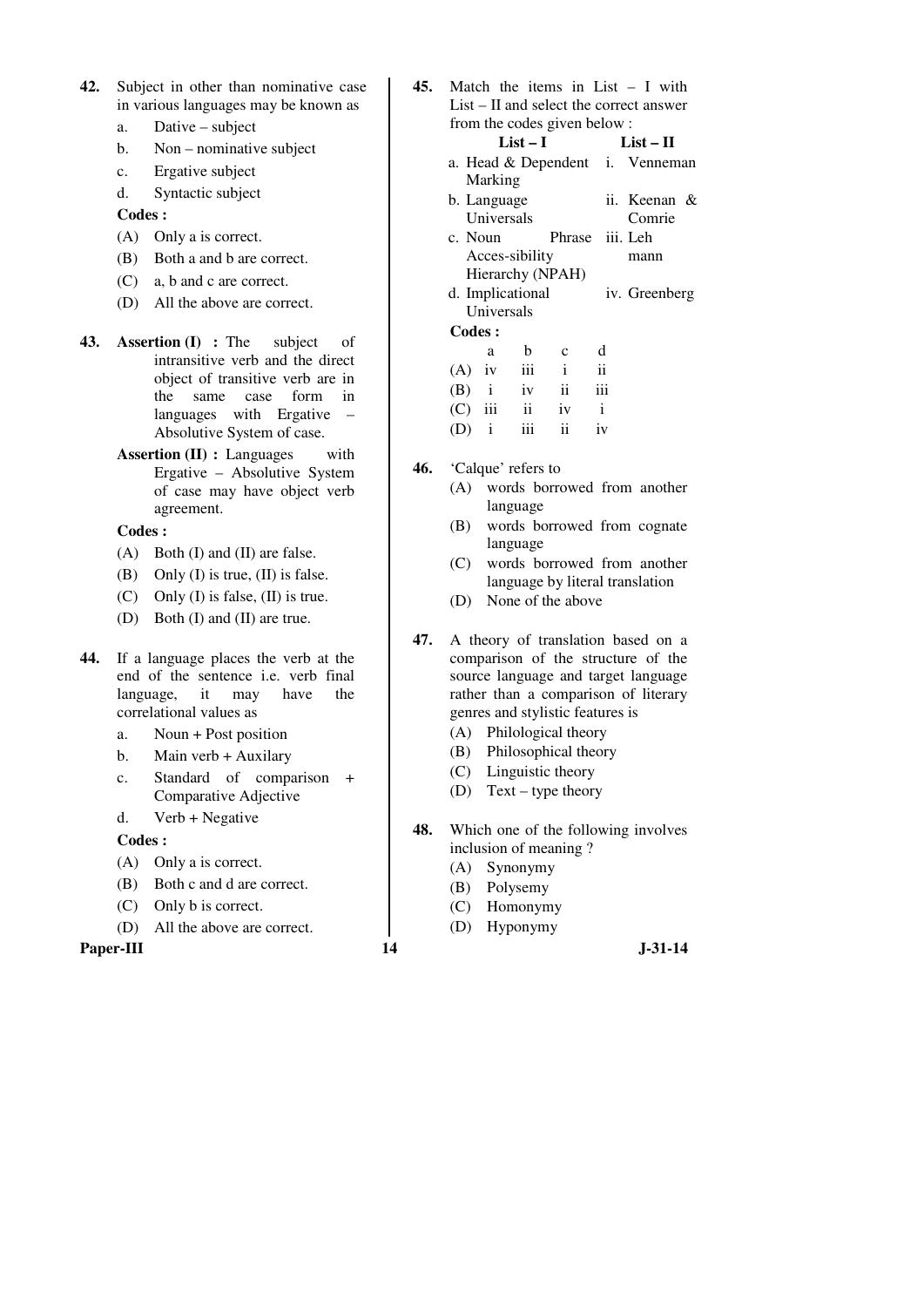| कई भाषाओं में एक कर्ता, कर्तृकारक को छोड़                  | सूची – I की मदों को सूची – II की मदों से<br><u>45.</u><br><b>Formatted:</b> Bullets and Numbering |
|------------------------------------------------------------|---------------------------------------------------------------------------------------------------|
| किसी और कारक में होता है तो इसे किस नाम                    | सुमेलित कीजिए और कोड से सही उत्तर का<br>Formatted: Bullets and Numbering                          |
| से जाना जाता है ?                                          | चयन कीजिए :                                                                                       |
| सम्प्रदान कारक कर्ता<br>a.                                 | सूची – I<br>सूची – II                                                                             |
| गैर-कर्तृकारक कर्ता<br>b.                                  | a. शीर्ष एवं आश्रित अंकण<br>i. वेनीमैन                                                            |
| साधक कारक कर्ता<br>c.                                      | b. भाषा सार्वभौम<br>ii.  कीनन एवं                                                                 |
| वाक्य विन्यास कर्ता<br>d.                                  | कोमरी                                                                                             |
| कूट :                                                      | iii. लेहमान्न<br>c. संज्ञा पदबंध उपलब्धता                                                         |
| केवल a सही है ।<br>(A)                                     | सोपानिकी                                                                                          |
| a और b दोनों सही हैं ।<br>(B)                              | d. निहितार्थक सार्वभौम<br>iv. ग्रीनबर्ग                                                           |
| a, b और c सही हैं ।<br>(C)                                 | कोड :                                                                                             |
| उपरोक्त सभी सही हैं ।<br>(D)                               | $\mathbf b$<br>d<br>a<br>$\mathbf{C}$                                                             |
|                                                            | $\rm ii$<br>$(A)$ iv<br>iii                                                                       |
| अभिकथन (I) : अर्कर्मक क्रिया का कर्त्ता<br><u>43.</u>      | iii<br>(B)<br>$\mathbf{i}$<br>iv<br>$\overline{\mathbf{u}}$<br>Formatted: Bullets and Numbering   |
| और सकर्मक क्रिया का मुख्य कर्म,                            | $(E) - i i - i - i -$<br>$ 4v$                                                                    |
| साधक-निरपेक्ष कारकीय पद्धति वाली                           | $\ddot{\rm n}$<br>iii<br>$(D)$ i<br>iv                                                            |
| भाषाओं में समान कारक रूप में होते हैं ।                    | Formatted: Bullets and Numbering                                                                  |
| अभिकथन (II) : साधक-निरपेक्ष-कारकीय                         | काल्क है :<br>46.                                                                                 |
| पद्धति वाली भाषाओं में कर्म क्रिया                         | किसी अन्य भाषा से लिए गए शब्द<br>(A)                                                              |
| अन्वय हो सकता है ।                                         | सजातीय भाषाओं से लिए गए शब्द<br>(B)                                                               |
| कोड :                                                      | अन्य भाषा से शाब्दिक अनुवाद द्वारा<br>(C)<br>लिए गए शब्द                                          |
| (I) और (II) दोनों गलत हैं ।<br>(A)                         | उपरोक्त में से कोई नहीं                                                                           |
| केवल (I) सही है, (II) गलत है।<br>(B)                       | (D)                                                                                               |
| केवल (I) गलत है, (II) सही है ।<br>(C)                      | Formatted: Bullets and Numbering                                                                  |
| (I) और (II) दोनों सही हैं ।<br>(D)                         | अनुवाद का वह सिद्धान्त जो स्रोत भाषा और<br><u>47.</u><br>लक्षित भाषा के साहित्यिक विधाओं और       |
|                                                            | शैलीगत लक्षणों की तुलना की अपेक्षा स्रोत                                                          |
| यदि किसी भाषा में क्रिया को वाक्य के अंत में<br><u>44.</u> | <b>Formatted:</b> Bullets and Numbering<br>भाषा और लक्षित भाषा को संरचना को तुलना                 |
| रखा जाता है (अर्थात् क्रियान्त भाषा) तो उसमें              | पर आधारित है ।                                                                                    |
| सहसम्बंधात्मक मूल्य किस रूप में होंगे ?                    | वाङ मीमांसा सिद्धान्त<br>(A)                                                                      |
| संज्ञा + परसर्ग<br>a.                                      | सामान्य दर्शन सिद्धान्त<br>(B)                                                                    |
| मुख्य क्रिया + सहायक क्रिया<br>b.                          | मापकी सिद्धान्त<br>(C)                                                                            |
| तुलना का मानक + तुलनात्मक विशेषण<br>c.                     | पाठ-प्रकार सिद्धान्त<br>(D)                                                                       |
| क्रिया + निषेधात्मक<br>d.                                  |                                                                                                   |
| कोड :                                                      | निम्नलिखित में अर्थ का अभ्यार्थक आता है<br><b>Formatted:</b> Bullets and Numbering<br><u>48.</u>  |
| केवल a सही है ।<br>(A)                                     | (A) समानार्थकता                                                                                   |
| c और d दोनों सही हैं ।<br>(B)                              | बहु-अर्थकता<br>(B)                                                                                |
| केवल b सही है ।<br>(C)                                     | समनामता<br>(C)                                                                                    |
| उपर्युक्त सभी सही हैं ।<br>(D)                             | अवनामिता<br>(D)                                                                                   |
| $J-31-14$<br>15                                            | Paper-III                                                                                         |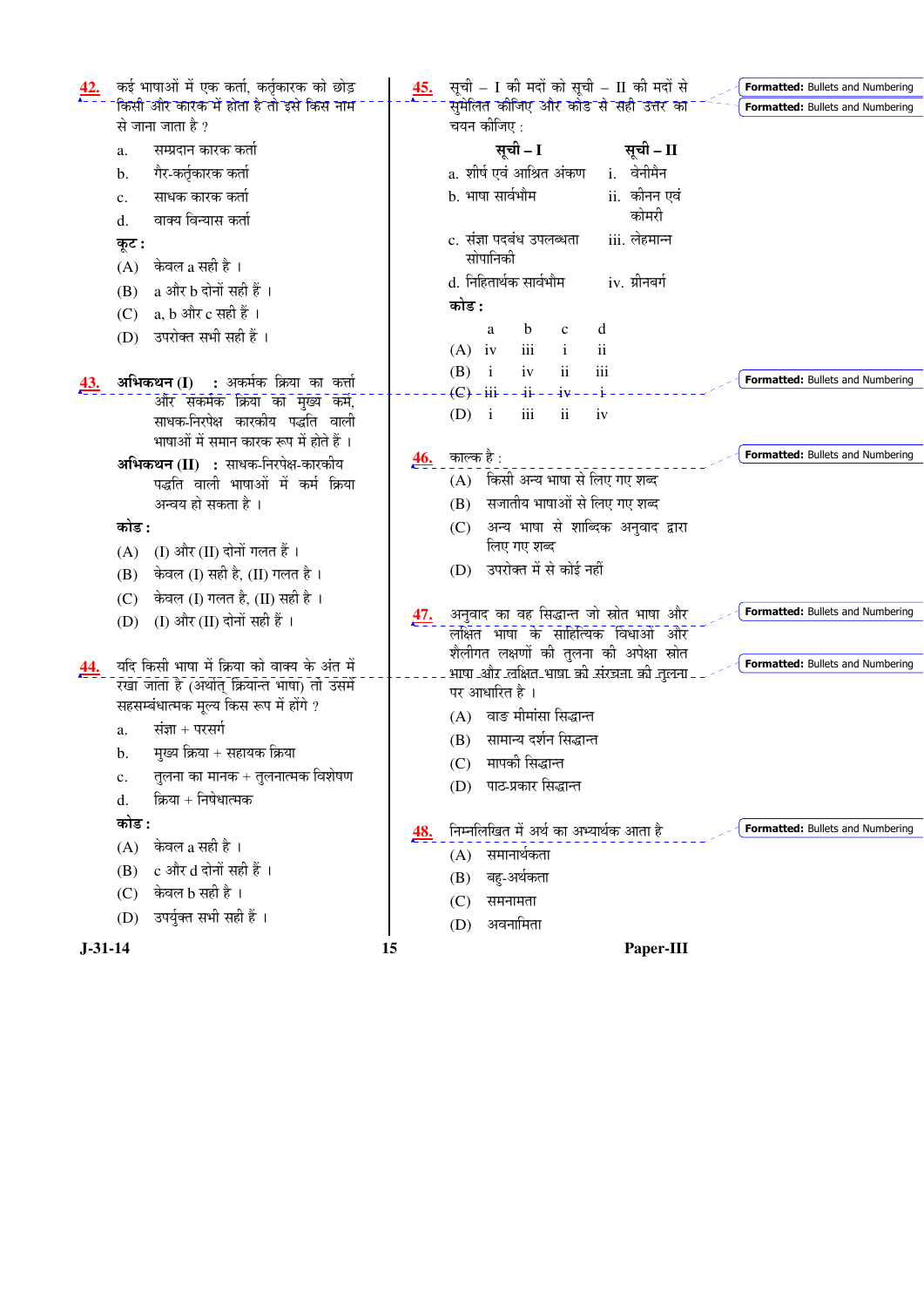**49. Assertion (I) :** Urdu dictionaries are reverse dictionaries.

**Assertion (II) :** In reverse dictionaries, the order starts from the place of last letter.

## **Codes :**

- (A) (I) is false, but  $(II)$  is true.
- (B) (I) is true, but (II) is false.
- (C) Both (I) and (II) are true.
- (D) Both (I) and (II) are false.
- **50.** Match the items in List I with the items in List – II and answer by selecting the correct code.

**List – I List – II** 

- a. Glossary i. Related concepts b. Dictionary ii. Technical terms
- c. Thesaurus iii. Common
	- Vocabulary
- d. Electronic dictionary iv. Digital
- **Codes :**

| Coues :  |              |                     |               |    |
|----------|--------------|---------------------|---------------|----|
|          | a            | b                   | $\mathcal{C}$ | d  |
| $(A)$ iv |              | iii                 | ii            |    |
| $(B)$ ii |              | iii                 | $\mathbf{i}$  | iv |
| (C)      | iii          | $\ddot{\mathbf{i}}$ | iv            | i  |
| (D)      | $\mathbf{1}$ | ii                  | iii           | 1V |

- **51.** POS tagging is used in computational linguistics for
	- a. breaking the sequential information into parts.
	- b. the marking up a word in text according to the grammatical class it belongs to.
	- c. putting the hardwares in computers for processing the speech.
	- d. simplifying the natural language for computer in terms of binary property for easy pattern recognition.

### **Codes :**

- (A) Only d is correct.
- (B) Both c and d are correct.
- (C) a, b and d are correct.
- (D) Only c is correct.

#### **Paper-III 16** J-31-14

**52.** Match the items in List – I with List – II and choose the correct code given below :

| $List-I$  |               |                | List – H        |                       |               |    |
|-----------|---------------|----------------|-----------------|-----------------------|---------------|----|
| a. Speech |               |                |                 | i. formal analysis of |               |    |
|           | processing    |                |                 | a                     | sentence      | by |
|           |               |                |                 |                       | computer      |    |
|           |               | b. Information |                 |                       | ii. pattern   |    |
|           | retrieval     |                |                 |                       | recognition   |    |
|           | c. Parsing    |                |                 |                       | iii. speech   |    |
|           |               |                |                 |                       | recognition   |    |
| d. O.C.R. |               |                |                 |                       | iv. stemming  |    |
|           | Codes:        |                |                 |                       |               |    |
|           | a             | b              | c               |                       | d             |    |
| $(A)$ iv  |               | $\mathbf{i}$   | $\ddot{\rm ii}$ |                       | iii           |    |
|           | $(B)$ iii     | iv             | $\mathbf{i}$    |                       | $\mathbf{ii}$ |    |
| $(C)$ i   |               | iv             | iii             |                       | $\mathbf{ii}$ |    |
| (D)       | $\mathbf{ii}$ | iv             | iii             |                       | $\mathbf{i}$  |    |
|           |               |                |                 |                       |               |    |

- **53.** Speech synthesizers are used together with speech recognizers in
	- (A) Neurological disorders
	- (B) Articulation
	- (C) Artificial intelligence
	- (D) None of the above
- **54. Assertion (I) :** Parsing is useful in applications such as grammar checking in word processing system.
	- **Assertion (II) :** Parsing (parse trees) serve as the important immediate stages of representation for semantic analysis.

- (A) Both Assertions (I) and (II) are right.
- (B) Both Assertions (I) and (II) are wrong.
- (C) Assertion (I) is right, but (II) is wrong.
- (D) Assertion (II) is right, but (I) is wrong.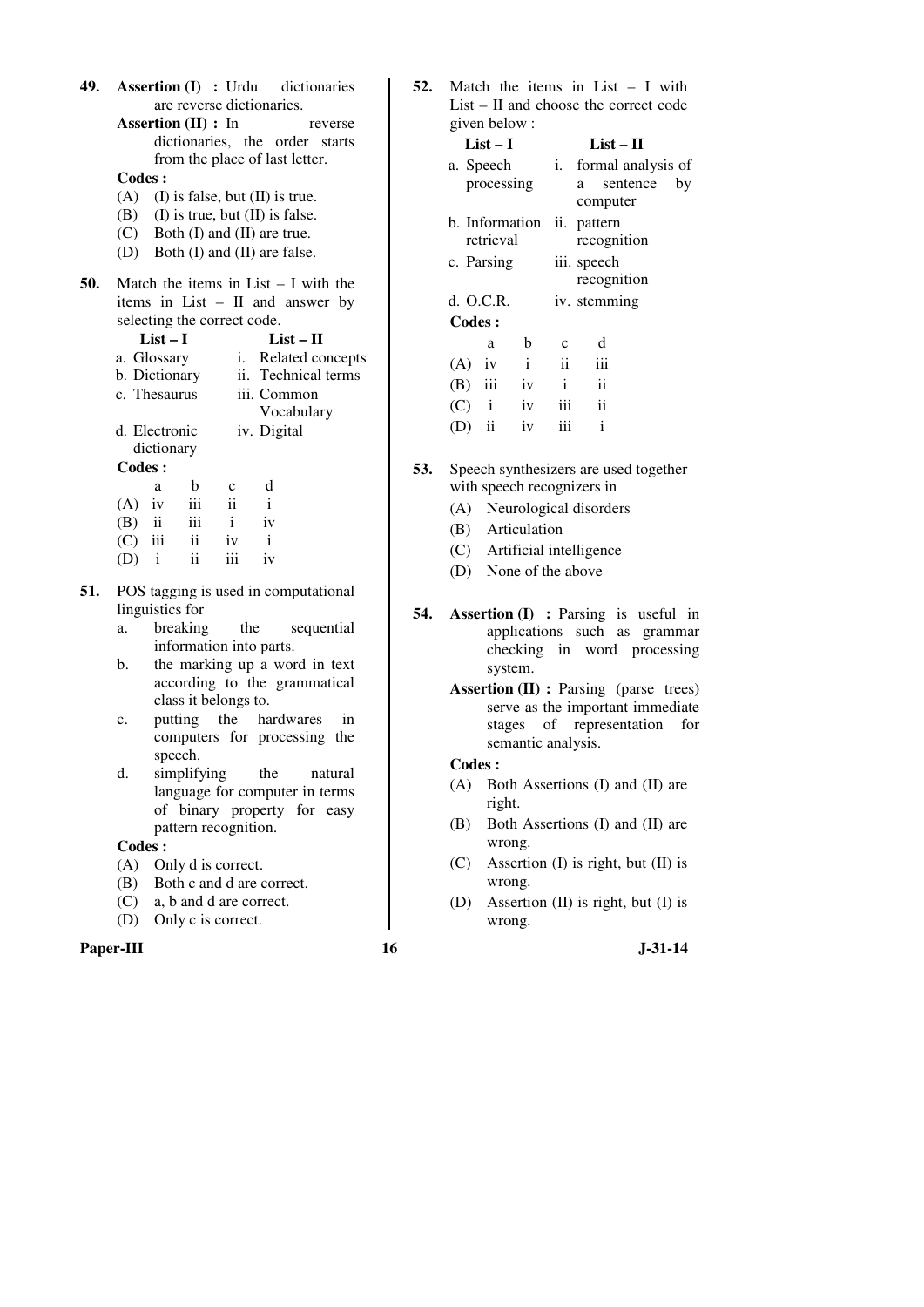| 49.        | अभिकथन (I) : उर्दू शब्दकोश<br>विपर्य<br>(रिवर्स) शब्द कोश हैं ।                             | $\frac{52}{2}$ | सूची - I की मदों को सूची - II की मदों से<br>- सुमेलित कोजिए और नीचे दिए गए कोड से<br>Formatted: Bullets and Numbering |
|------------|---------------------------------------------------------------------------------------------|----------------|-----------------------------------------------------------------------------------------------------------------------|
|            | अभिकथन (II) : विपर्य शब्दकोशों में क्रम                                                     |                | सही उत्तर का चयन कीजिए :                                                                                              |
|            | अन्तिम अक्षर के स्थान से प्रारम्भ होता                                                      |                | सूची – I<br>सूची – II                                                                                                 |
|            | है ।                                                                                        |                | i.  कंप्यूटर द्वारा किसी<br>a. वाक्                                                                                   |
|            | कोड :                                                                                       |                | प्रक्रियाकरण<br>वाक्य का रूपात्मक                                                                                     |
|            | (I) गलत है, परन्तु (II) सही है ।<br>(A)<br>(I) सही है, परन्तु (II) गलत है)।<br>(B)          |                | विश्लेषण                                                                                                              |
|            | (I) और (II) दोनों सही हैं ।<br>(C)                                                          |                | ii.  प्रतिमान अभिज्ञान                                                                                                |
|            | (I) और (II) दोनों गलत हैं ।<br>(D)                                                          |                | b. सूचना प्रतिनयन                                                                                                     |
|            |                                                                                             |                | c. पद परिचय<br>iii. वाक् अभिज्ञान                                                                                     |
| <u>50.</u> | सूची – I की मदों को सूची – II की मदों से                                                    |                | d. ओ.सी.आर.<br>iv. मूलांशीकरण<br>Formatted: Bullets and Numbering                                                     |
|            | सुमेलित कीजिए और कोड से सही उत्तर चुनिए :                                                   |                | कोड :                                                                                                                 |
|            | सूची – I<br>सूची – II                                                                       |                | d<br>$\mathbf b$<br>$\mathbf c$<br>a                                                                                  |
|            | i. सम्बंधित<br>a. शब्दावली                                                                  |                | iii<br>$\ddot{\mathbf{i}}$<br>$(A)$ iv<br>$\mathbf{i}$                                                                |
|            | अवधारणा<br>ii.  तकनीकी शब्द<br>b. शब्दकोश                                                   |                | ii<br>iii<br>(B)<br>iv<br>$\mathbf{i}$                                                                                |
|            | c. थीसारस<br>iii. सामान्य शब्द                                                              |                | ii<br>(C)<br>$\mathbf{i}$<br>iii<br>iv                                                                                |
|            | भण्डार                                                                                      |                |                                                                                                                       |
|            | iv. डिजिटल<br>d. इलेक्ट्रोनिक                                                               |                | $\overline{\mathbf{u}}$<br>$\mathbf{i}$<br>(D)<br>iii<br>iv                                                           |
|            | शब्दकोश                                                                                     |                |                                                                                                                       |
|            | कोड :                                                                                       | <u>53.</u>     | Formatted: Bullets and Numbering<br>निम्नलिखित में काक् संश्लेषकों का प्रयोग वाक्                                     |
|            | b<br>d<br>a<br>$\mathbf c$                                                                  |                | अभिज्ञाताओं के साथ किया जाता है :                                                                                     |
|            | iii<br>$\mathbf{ii}$<br>$\mathbf{i}$<br>$(A)$ iv<br>$\overline{\text{iii}}$<br>$\mathbf{i}$ |                | (A) तंत्रिका दोष                                                                                                      |
|            | ii<br>(B)<br>iv<br>$\mathbf{ii}$<br>iii<br>(C)<br>iv<br>$\mathbf{i}$                        |                | (B)<br>उच्चारण                                                                                                        |
|            | iii<br>$\rm ii$<br>$\mathbf{i}$<br>iv<br>(D)                                                |                | कृत्रिम बुद्धि<br>(C)                                                                                                 |
|            |                                                                                             |                | उपर्युक्त में से कोई नहीं<br>(D)                                                                                      |
| <u>51.</u> | अभिकलनात्मक भाषाविज्ञान में पी ओ एस                                                         |                | Formatted: Bullets and Numbering                                                                                      |
|            | टैगिंग का प्रयोग निम्नलिखित के लिए किया                                                     | 54.            | Formatted: Bullets and Numbering<br>अभिकथन (I) : पद परिचय शब्द प्रक्रिया                                              |
|            | जाता है :                                                                                   |                | प्रणाली में व्याकरण की जांच के रूप में                                                                                |
|            | अनुक्रमिक सूचना को भागों में खंडित<br>a.<br>करने के लिए                                     |                | अनुप्रयोग उपयोगी होते हैं ।                                                                                           |
|            | किसी पाठ में बिचले शब्द का उसकी<br>b.                                                       |                | अभिकथन (II) : पद परिचय (पदनिरूपक                                                                                      |
|            | व्याकरणिक श्रेणी के अनुसार अंकन                                                             |                | वृक्ष) अर्थीय विश्लेषण के लिए                                                                                         |
|            | करने के लिए                                                                                 |                | प्रस्तुतीकरण की महत्त्वपूर्ण अवस्थाओं                                                                                 |
|            | वाक् की प्रक्रिया के लिए हार्डवेयर को<br>c.                                                 |                | के रूप में कार्य करता है ।                                                                                            |
|            | कंप्यूटर में लगाने के लिए                                                                   |                | कोड :                                                                                                                 |
|            | प्रतिमान की सहज पहचान के लिए<br>d.                                                          |                |                                                                                                                       |
|            | द्विपक्षता गुण के रूप में कंप्यूटर के लिए                                                   |                | (I) और (II) दोनों अभिकथन सही हैं ।<br>(A)                                                                             |
|            | प्रकृत भाषा को सरल बनाने के लिए<br>कूट :                                                    |                | (I) और (II) दोनों अभिकथन गलत हैं ।<br>(B)                                                                             |
|            | केवल d सही है ।<br>(A)                                                                      |                | अभिकथन (I) सही है, लेकिन (II)<br>(C)                                                                                  |
|            | c और d दोनों सही हैं ।<br>(B)                                                               |                | गलत है ।                                                                                                              |
|            | a, b और d सही हैं ।<br>(C)                                                                  |                | अभिकथन (II) सही है, लेकिन (I)<br>(D)                                                                                  |
|            | केवल c सही है ।<br>(D)                                                                      |                | गलत है ।                                                                                                              |
| $J-31-14$  |                                                                                             | 17             | Paper-III                                                                                                             |
|            |                                                                                             |                |                                                                                                                       |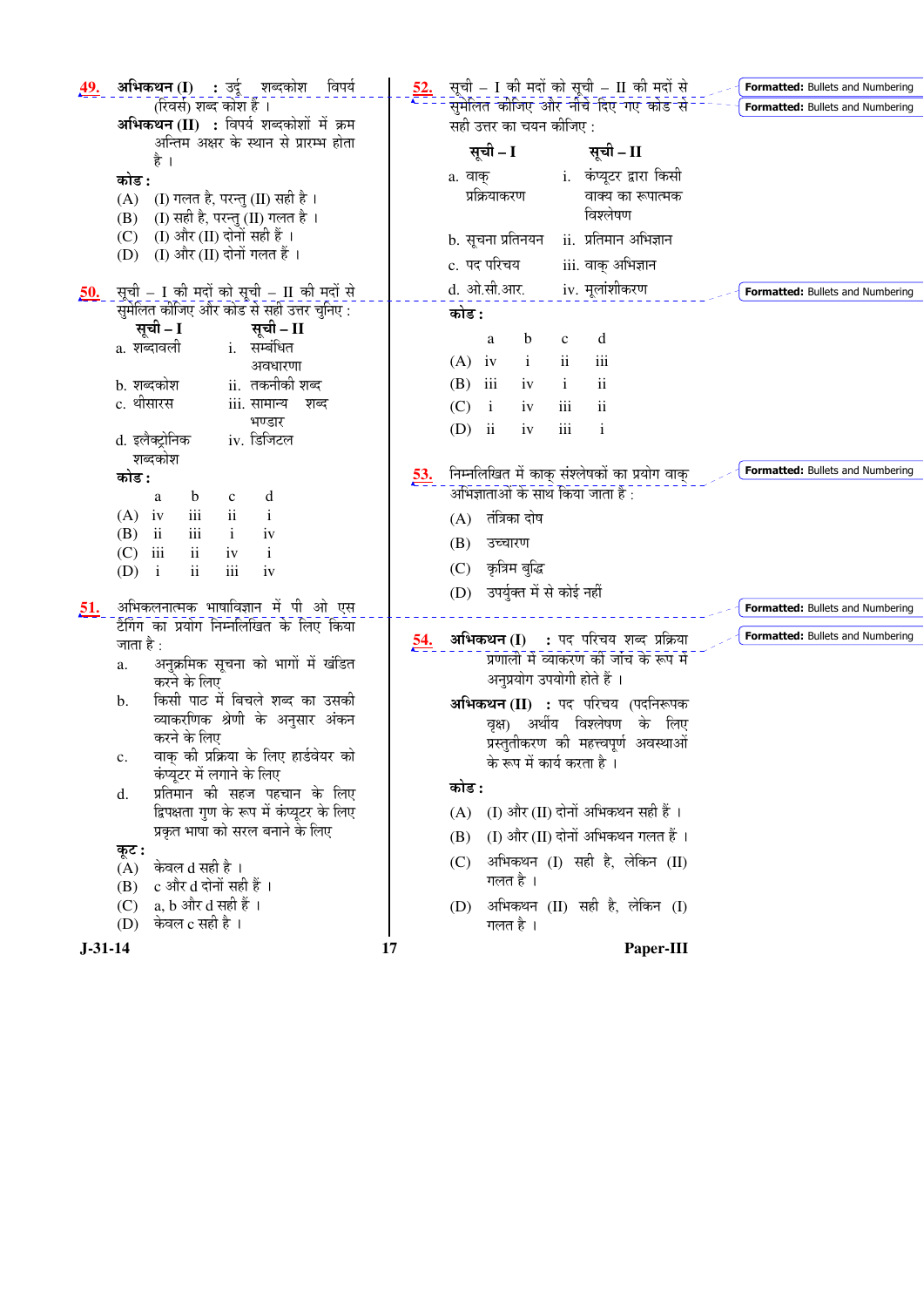| 55. | A digital dictionary arranges its entry          | 59. | <b>Assertion (I)</b> : Movement                         |
|-----|--------------------------------------------------|-----|---------------------------------------------------------|
|     | according to some computational                  |     | transformations have the effect                         |
|     | code that facilitates the machine to             |     | of moving constituents from                             |
|     | retrieve and access the information              |     | one part of a phrase marker to                          |
|     | fast is based on the value of                    |     | another, as in the formation of                         |
|     | (A) Concatenation method                         |     | passive sentences.                                      |
|     | (B) Phonetic form                                |     | <b>Assertion (II) :</b> An alternative term             |
|     | (C) Logical form                                 |     | for movement transformation is                          |
|     | (D) Algorithm                                    |     | re-ordering or Permutation.                             |
|     |                                                  |     | <b>Codes:</b>                                           |
| 56. | Match the items in $List - I$ with the           |     | Both (I) and (II) are true.<br>(A)                      |
|     | items in List $-$ II and answer by               |     | Both (I) and (II) are false.<br>(B)                     |
|     | selecting the correct code:                      |     | (I) is true, but (II) is false.<br>(C)                  |
|     | $List-I$<br>$List - II$                          |     | $(I)$ is false, but $(II)$ is true.<br>(D)              |
|     | Inflection<br>a. Word order<br>i.                |     |                                                         |
|     | b. AGR-based<br>ii. Government $&$               | 60. | Speakers intrinsic knowledge of their                   |
|     | Binding<br>case theory                           |     | language is known as :                                  |
|     | iii. Minimalism<br>c. Logical form               |     | Compleme<br>(A)<br>Valency<br>(B)                       |
|     | d. Case<br>iv. Head-parameter                    |     | Competence (D)<br>Performano<br>(C)                     |
|     | Codes:                                           |     |                                                         |
|     | d<br>b<br>a<br>$\mathbf c$                       | 61. | Select the correct order:                               |
|     | iii<br>$\mathbf{ii}$<br>$\mathbf{i}$<br>$(A)$ iv |     | Generative Phonology<br>i.                              |
|     | $(B)$ ii<br>$\mathbf{i}$<br>iii<br>iv            |     | <b>Classical Phonology</b><br>ii.                       |
|     | ii<br>(C)<br>iv<br>iii<br>$\mathbf{i}$           |     | <b>Constraints based Phonology</b><br>iii.              |
|     | $\mathbf{ii}$<br>$\mathbf{i}$<br>$(D)$ iii<br>iv |     | Auto Segmental Phonology<br>iv.                         |
|     |                                                  |     | <b>Codes:</b>                                           |
| 57. | <b>Assertion (I)</b> : Functional                |     | $(A)$ ii<br>iii<br>$\mathbf{i}$<br>iv                   |
|     | categories are closed classes.                   |     | $\mathbf{i}$<br>iii<br>(B)<br>$\ddot{\mathbf{i}}$<br>iv |
|     | <b>Assertion (II)</b> : Pronouns being<br>a      |     | $\rm ii$<br>(C)<br>iv<br>iii<br>$\mathbf{i}$            |
|     | closed class belong<br>to<br>a                   |     | $\mathbf{i}$<br>iii<br>(D)<br>$\mathbf{ii}$<br>iv       |
|     | functional category.                             |     |                                                         |
|     | Codes:                                           | 62. | <b>Assertion (I) : In</b><br>prosodic                   |
|     | $(A)$ (I) is false, but (II) is true.            |     | phonology the abstract unit is a                        |
|     | $(B)$ (I) is true, but $(II)$ is false.          |     | prosody which is realized at                            |
|     | (C) Both (I) and (II) are false.                 |     | two or more different places in                         |
|     | Both (I) and (II) are true.<br>(D)               |     | a linear structure.                                     |
|     |                                                  |     | <b>Assertion (II)</b> : Prosodic phonology              |
| 58. | The<br>central<br>theoretical term<br>in         |     | is based on a polysystemic                              |
|     | transformational<br>grammar<br>as                |     | principle.                                              |
|     | opposed to deep structure is                     |     | <b>Codes:</b>                                           |
|     | Morphemic structure<br>(A)                       |     | (A)<br>(I) is true and (II) is false.                   |
|     | Phonemic structure<br>(B)                        |     | (B)<br>(I) is false and (II) is true.                   |
|     | Semantic structure<br>(C)                        |     | Both (I) and (II) are true.<br>(C)                      |
|     | Surface structure<br>(D)                         |     | Both (I) and (II) are false.<br>(D)                     |
|     |                                                  |     |                                                         |
|     | Paper-III                                        | 18  | $J-31-14$                                               |

- **59. Assertion (I) :** Movement transformations have the effect of moving constituents from one part of a phrase marker to another, as in the formation of passive sentences.
	- **Assertion (II) :** An alternative term for movement transformation is re-ordering or Permutation.

- (A) Both (I) and (II) are true.
- (B) Both (I) and (II) are false.
- $(C)$  (I) is true, but (II) is false.
- (D) (I) is false, but (II) is true.
- **60.** Speakers intrinsic knowledge of their language is known as :
	- (A) Valency (B) Complement
	- (C) Competence (D) Performance
- **61.** Select the correct order :
	- i. Generative Phonology
	- ii. Classical Phonology
	- iii. Constraints based Phonology
	- iv. Auto Segmental Phonology  **Codes :**

| $(A)$ ii   | $\mathbf{i}$ | iv           | iii          |
|------------|--------------|--------------|--------------|
| $(B)$ i ii |              | iii          | $\mathbf{i}$ |
|            | $(C)$ iv iii | $\mathbf{i}$ | ii           |
|            | $(D)$ ii iv  | iii          |              |

- **62. Assertion (I) :** In prosodic phonology the abstract unit is a prosody which is realized at two or more different places in a linear structure.
	- **Assertion (II) :** Prosodic phonology is based on a polysystemic principle.

- (A) (I) is true and (II) is false.
- (B) (I) is false and (II) is true.
- (C) Both (I) and (II) are true.
- (D) Both (I) and (II) are false.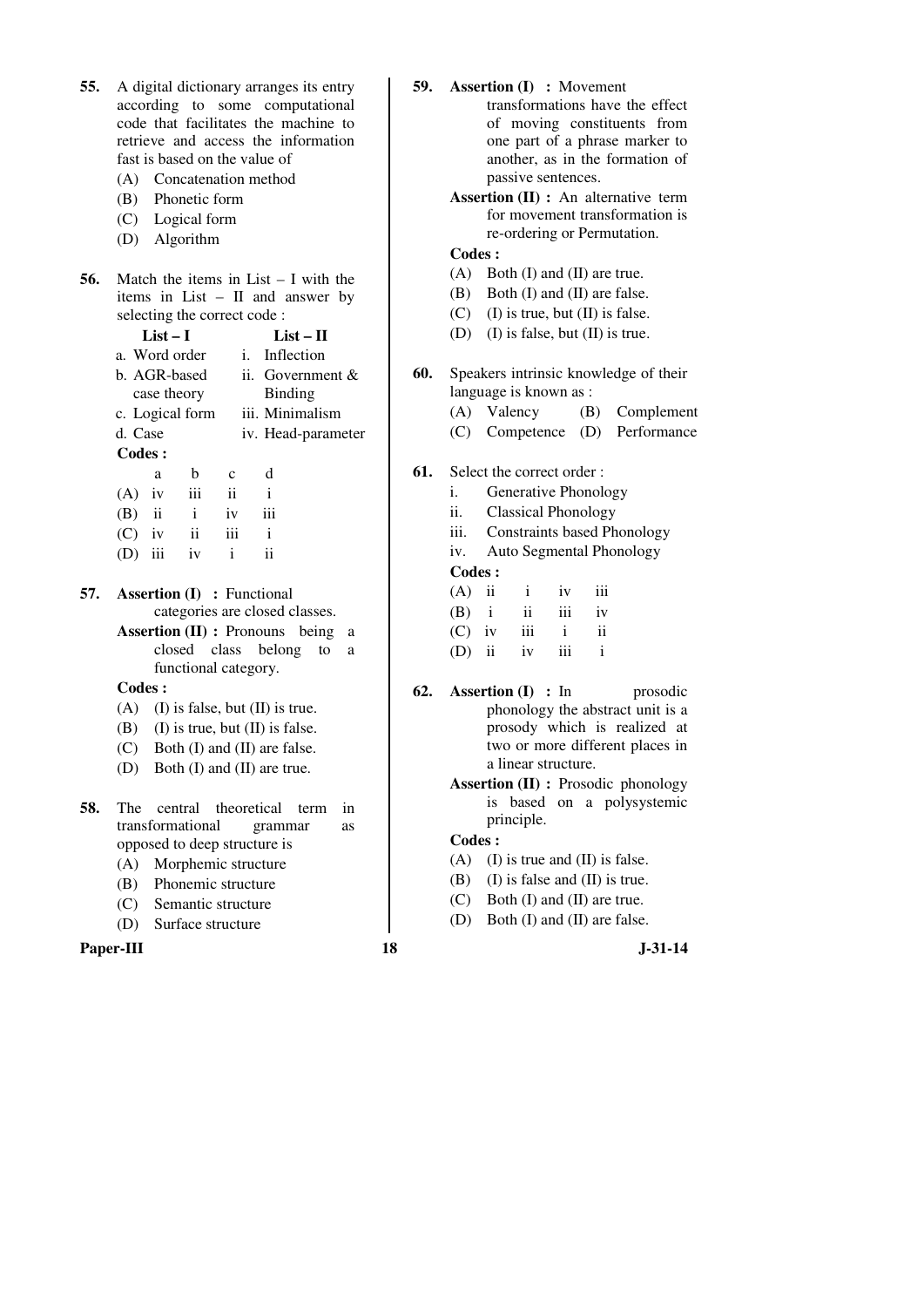| $\frac{55}{4}$ | डिजिटल डिक्शनरी में कुछ अभिकलनात्मक                                            |            | <b>अभिकथन (I)    :</b> स्थानांतरण रूपांतरण एक<br>Formatted: Bullets and Numbering         |
|----------------|--------------------------------------------------------------------------------|------------|-------------------------------------------------------------------------------------------|
|                | कोडों के अनुसार इसकी प्रविष्टि की व्यवस्था                                     |            | वाक्य शृंखला में खंडों का स्थानांतरण<br>Formatted: Bullets and Numbering                  |
|                | की जाती है, जिससे निम्नलिखित के मूल्य पर                                       |            | करता है, जैसे कर्मवाच्य वाक्यों के सृजन                                                   |
|                | आधारित सूचना तक तेजी से प्रतिनियन और                                           |            | में होता है ।                                                                             |
|                | पहुंच के लिए मशीन को सुविधा होती है ।                                          |            | अभिकथन (II) : स्थानांतरण रूपांतरण के                                                      |
|                | श्रंखला विधि<br>(A)                                                            |            | दूसरे नाम पुन: क्रमीकरण<br>या                                                             |
|                | स्वनिक रूप<br>(B)                                                              |            | क्रमपरिवृत्ति है ।                                                                        |
|                | तार्किक रूप<br>(C)                                                             |            | कोड :                                                                                     |
|                | ऐल्गोरिथ्म<br>(D)                                                              |            | (I) और (II) दोनों सही हैं ।<br>(A)                                                        |
|                |                                                                                |            | (I) और (II) दोनों गलत हैं ।<br>(B)                                                        |
| <u>56.</u>     | सूची – I की मदों को सूची – II की मदों से                                       |            | Formatted: Bullets and Numbering<br>(C) - (I) सही है, लेकिन (II) गलत है-।                 |
|                | सुमेलित कीजिए और सही कोड का चयन                                                |            | (D) $\left( I\right)$ गलत है, लेकिन (II) सही है ।                                         |
|                | करके उत्तर दीजिए :                                                             |            |                                                                                           |
|                | सूची – I<br>सूची – II                                                          |            | Formatted: Bullets and Numbering                                                          |
|                | i. विभक्ति<br>a. शब्द क्रम                                                     | <u>60.</u> | वक्ताओं का उनकी भाषा के अंत:लक्षी ज्ञान को<br>निम्नलिखित के रूप में जाना जाता है          |
|                | b. ए जी आर आधारित<br>ii. अनुशासन                                               |            |                                                                                           |
|                | कारक सिद्धांत<br>और आब्ध                                                       |            | संयोजकता<br>$(B)$ पूरक<br>(A)                                                             |
|                | कर                                                                             |            | (D) निष्पादन<br>(C)<br>क्षमता                                                             |
|                | c. तार्किक रूप<br>iii. न्यूनतावाद                                              | <u>61.</u> | सही क्रम का चयन कीजिए:<br>Formatted: Bullets and Numbering                                |
|                | iv. शीर्ष मापदंड<br>d. कारक                                                    |            | प्रजनक स्वनिमविज्ञान<br>$\mathbf{i}$ .                                                    |
|                | कोड :                                                                          |            | सनातनी स्वनिमविज्ञान<br>ii.                                                               |
|                | $\mathbf b$<br>d<br>a<br>$\mathbf c$                                           |            | बाध्यता आधारित स्वनिमविज्ञान<br>iii.                                                      |
|                | $\mathbf{ii}$<br>$\rm iii$<br>$(A)$ iv<br>$\mathbf{i}$                         |            | स्वखंडीय स्वनिमविज्ञान<br>iv.                                                             |
|                | $\mathbf{i}$<br>iii<br>(B)<br>ii<br>iv<br>$\mathbf{ii}$<br>iii                 |            | कोड :                                                                                     |
|                | $\mathbf{i}$<br>(C)<br>iv<br>$\mathbf{ii}$<br>iii<br>$\mathbf{i}$<br>(D)<br>iv |            |                                                                                           |
|                |                                                                                |            | $(A)$ ii<br>iii<br>$\mathbf{i}$<br>iv                                                     |
| <u>57.</u>     | <b>अभिकथन (I) :</b> प्रकार्यात्मक वर्ग संवृत                                   |            | ii<br>iii<br>$(B)$ i<br>iv<br>Formatted: Bullets and Numbering<br>$\overline{\mathbf{u}}$ |
|                | श्रेणियाँ होती हैं ।                                                           |            | $(C)$ $-iv$ $-iii$ $-$<br>$-1$                                                            |
|                | अभिकथन (II) : सर्वनाम संवृत्त श्रेणी के                                        |            | $(D)$ ii<br>$\mathbf{i}$<br>iv<br>iii                                                     |
|                | होने के कारण प्रकार्यात्मक वर्ग है ।                                           |            | Formatted: Bullets and Numbering<br>मे                                                    |
|                | कोड :                                                                          | <u>62.</u> | <b>अभिकथन (I) :</b> गुण-स्वनिमविज्ञान<br>अमूर्त इकाई एक स्वनगुण है जो एक                  |
|                | (I) गलत है लेकिन (II) सही है ।<br>(A)                                          |            | रेखीय संरचना में दो या दो से अधिक                                                         |
|                | (I) सही है, लेकिन (II) गलत है ।<br>(B)                                         |            | अलग-अलग स्थानों पर प्रतिफलित होता                                                         |
|                | — (I) और (II) दोनों गलत हैं ।<br>(C)                                           |            | है ।                                                                                      |
|                | (D) (I) और (II) दोनों सही हैं ।                                                |            | अभिकथन (II) : गुण-स्वनिमविज्ञान<br>एक                                                     |
|                |                                                                                |            | बहुव्यवस्थापरक सिद्धांत पर आधारित है ।                                                    |
| <u>58.</u>     | गहन संरचना के प्रतिकूल के रूप में रचनांतरण                                     |            | Formatted: Bullets and Numbering<br>कोड:                                                  |
|                | व्याकरण में उल्लिखित केंद्रीय सैद्धांतिक शब्द है                               |            |                                                                                           |
|                | रूपिमिक संरचना<br>(A)                                                          |            | (I) सही है और (II) गलत है ।<br>(A)                                                        |
|                | स्वनिमिक संरचना<br>(B)                                                         |            | (I) गलत है और (II) सही है ।<br>(B)                                                        |
|                | अर्थीय संरचना<br>(C)                                                           |            | (I) और (II) दोनों सही हैं ।<br>(C)                                                        |
|                | बाह्य संरचना<br>(D)                                                            |            | (I) और (II) दोनों गलत हैं ।<br>(D)                                                        |
| $J-31-14$      |                                                                                | 19         | Paper-III                                                                                 |
|                |                                                                                |            |                                                                                           |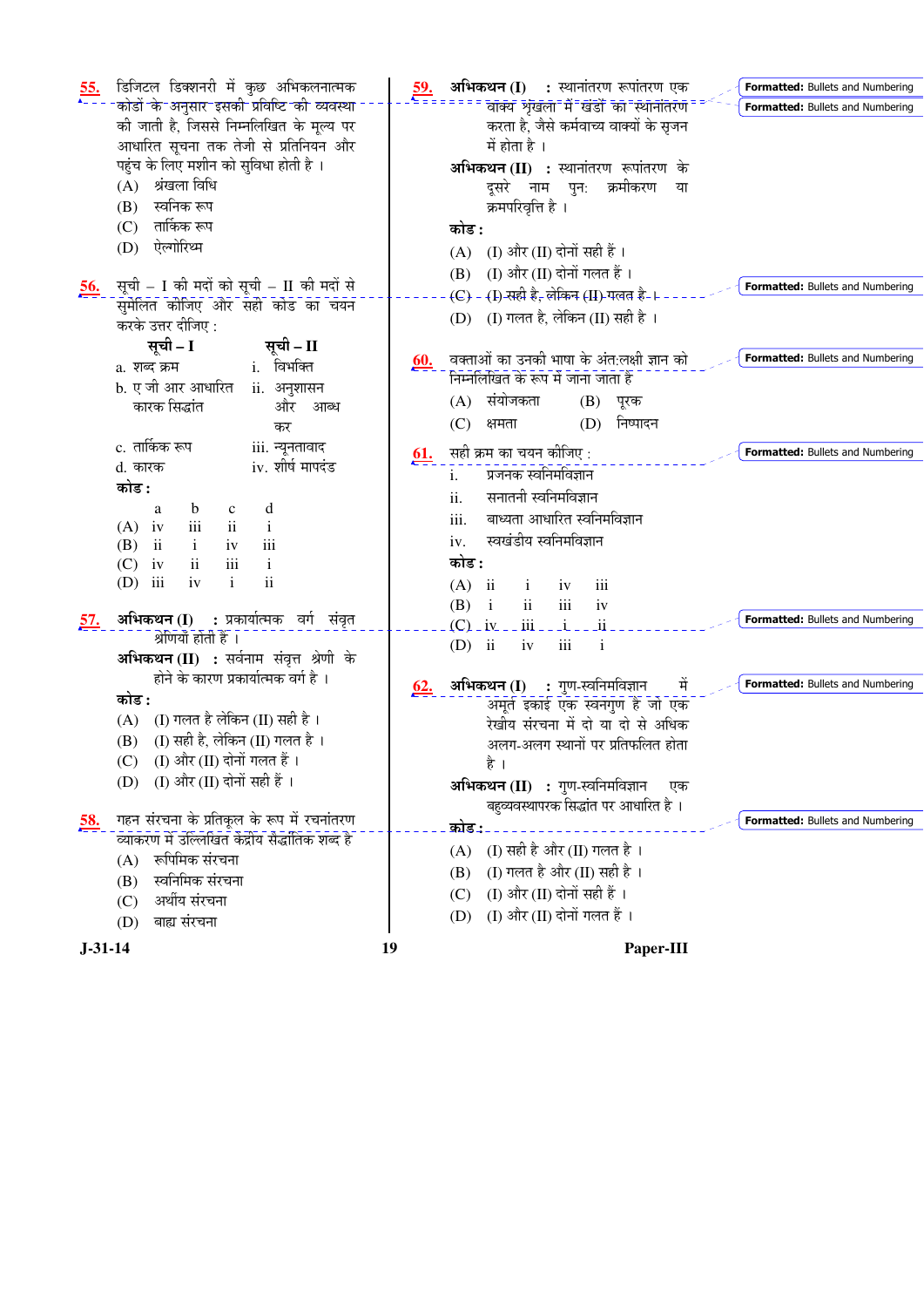#### **63.** Prosodic template contains the

- (A) core syllable
- (B) heavy syllable
- (C) light syllable
- (D) maximal syllable
- **64.** I. All languages have a set of constraints which produce the basic phonological and grammatical patterns of a particular language.
	- II. Actual ulterances do not violate these constraints.
	- III. Differences between languages lie in the relative importance given to particular constraints.
	- IV. The constraints are not mentioned in the description of a particular language.

 Select the correct combination from the codes given below :

- (A) I and IV are correct.
- (B) I and III are correct.
- (C) II and IV are correct.
- (D) III and IV are correct.
- **65. Assertion (I) :** Autosegmental phonology allows phonological processes like vowel harmony and tone to influence more than one vowel or consonant at a time.
	- **Assertion (II) :** In such an analysis tone is a property of the whole word.

 **Codes :**

- (A) (I) is true, but  $(II)$  is false.
- (B) (I) is false, but (II) is true.
- (C) Both (I) and (II) are true.
- (D) Both (I) and (II) are false.

## **Paper-III 20 J-31-14**

- **66. Assertion (I) :** There is a tendency for unwarranted generalizations of individual research findings from "some women" to "all women".
	- **Assertion (II) :** Using 'sex' as a social variable reduces a complex social phenomenon in a misleading way.

## **Codes :**

- (A) Both Assertions (I) and (II) are right.
- (B) Assertion (I) is right and (II) is wrong
- (C) Assertion (II) is right and (I) is wrong.
- (D) Both Assertions (I) and (II) are Wrong.
- **67. Assertion (I) :** Language is used as a signifying code to maintain group identity. Male peer group exerts strong pressure an their members to use the vernacular.
	- **Assertion (II) :** The dominant role of women in child-rearing leads to their more status conscious language behaviour.

- (A) Both Assertions (I) and (II) are right.
- (B) Both Assertions (I) and (II) are Wrong.
- (C) Assertion (I) is right and (II) is wrong.
- (D) Assertion (II) is right and (I) is wrong.
- **68.** Studies an language and gender usually consider the language or speech behaviour of women in terms of
	- (A) Prestige
	- (B) Deficiency model
	- (C) Over generalized
	- (D) None of the above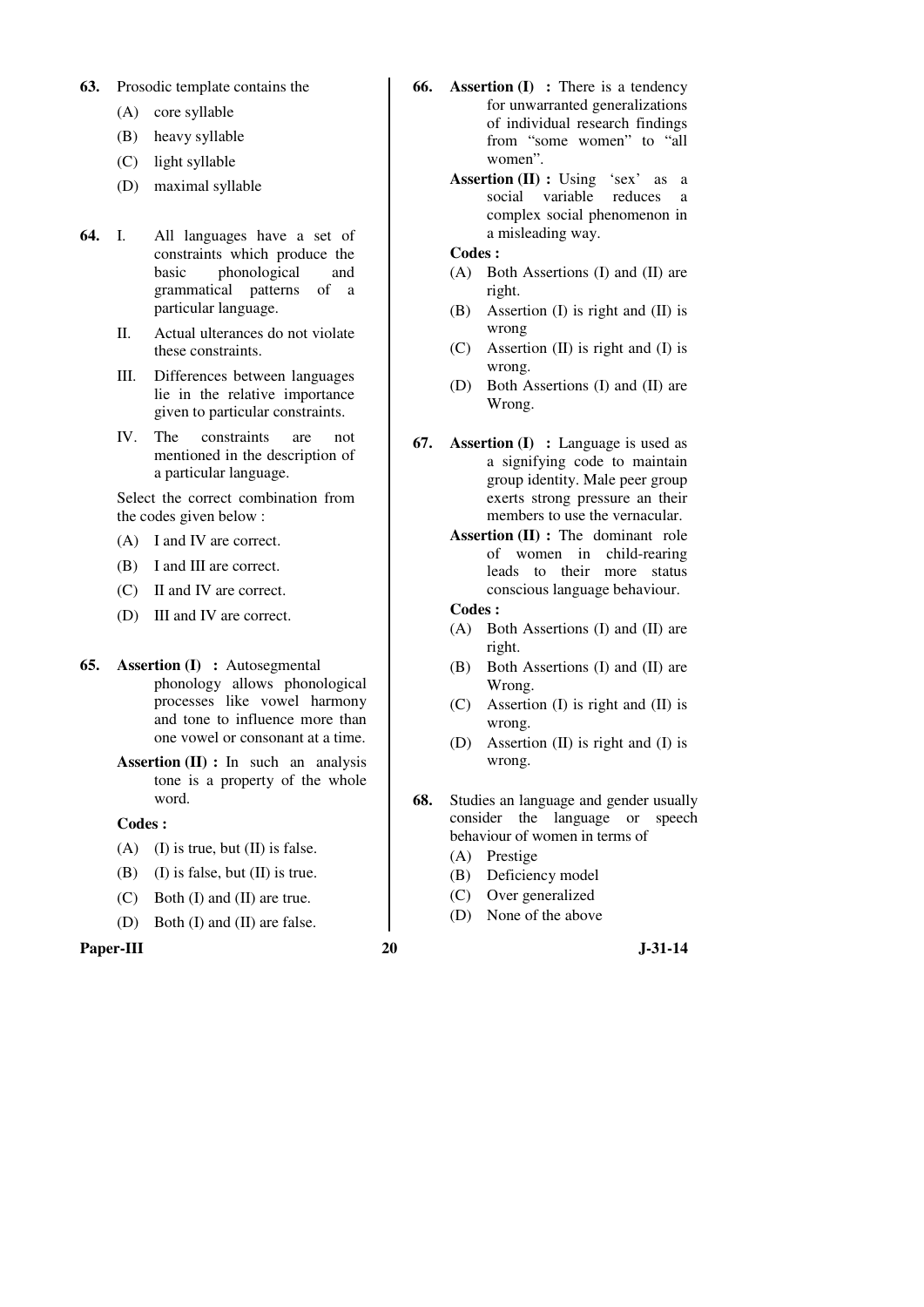| <u>63.</u> |         | गुण रूपदा में होता है                                                        | <u>66.</u> | अभिकथन (I) : कुछ व्यक्तिगत<br>शोध<br><b>Formatted:</b> Bullets and Numbering   |
|------------|---------|------------------------------------------------------------------------------|------------|--------------------------------------------------------------------------------|
|            | (A)     | बीज अक्षर                                                                    |            | निष्कर्षों में ''कुछ महिलाओं'' को ''सभी<br>Formatted: Bullets and Numbering    |
|            | (B)     | गुरु अक्षर                                                                   |            | में<br>महिलाओं"<br>अनावश्यक<br>सामान्यीकरण की प्रवृत्ति होती है ।              |
|            | (C)     | क्षीण अक्षर                                                                  |            | अभिकथन (II) : सामाजिक अंतरक के रूप                                             |
|            | (D)     | उच्चतम अक्षर                                                                 |            | में 'लिंग' का प्रयोग जटिल सामाजिक                                              |
|            |         |                                                                              |            | प्रकटना को भ्रमित तरीके से कम करता<br>Formatted: Bullets and Numbering         |
| <u>64.</u> | I.      | सभी भाषाओं में बाध्यकारताएँ होती हैं,<br>जो भाषा विशेष के स्वनिमिक और        |            | है ।                                                                           |
|            |         | व्याकरणिक प्रतिमानों को सृजित करता                                           |            | कोड :                                                                          |
|            |         | है ।                                                                         |            | अभिकथन (I) और (II) दोनों सही हैं ।<br>(A)                                      |
|            | Π.      | वास्तविक उक्ति इन बाध्यकारिताओं का                                           |            | अभिकथन (I) सही है और (II) गलत है।<br>(B)                                       |
|            |         | उल्लंघन नहीं करती हैं ।                                                      |            | अभिकथन (II) सही है और (I) गलत है ।<br>(C)                                      |
|            | III.    | बाध्यकारिताओं विशेष में दिए गए सापेक्ष                                       |            | (D) अभिकथन (I) और (II) दोनों गलत हैं ।                                         |
|            |         | महत्त्व में भाषाओं के बीच अंतर है ।                                          | <u>67.</u> | Formatted: Bullets and Numbering<br>अभिकथन (I) : समूह की पहचान बनाए            |
|            | IV.     | विशेष<br>के<br>विवरण<br>मे<br>भाषा<br>बाध्यकारिताओं का उल्लेख नहीं किया      |            | रखने के लिए भाषा का प्रयोग अर्थ                                                |
|            |         | जाता है ।                                                                    |            | संकेतन कूट के रूप में किया जाता है।                                            |
|            |         | नीचे दिए गए कोडों से सही संयोजन का चयन                                       |            | पुरुष सहयोगी समूह अपने सदस्यों पर<br>देशी भाषा का प्रयोग करने के लिए भारी      |
|            | कीजिए : |                                                                              |            | दबाव डालता है                                                                  |
|            | कोड :   |                                                                              |            | अभिकथन (II) : बच्चों को पालने में                                              |
|            |         | $(A)$ I और IV सही हैं।                                                       |            | महिलाओं की प्रमुख भूमिका उन्हें<br>प्रस्थिति सचेतन भाषा व्यवहार के लिए         |
|            | (B)     | Ⅰ और Ⅲ सही हैं ।                                                             |            | प्रेरित करती है ।                                                              |
|            | (C)     | II और IV सही हैं ।                                                           |            | कोड :                                                                          |
|            | (D)     | III और IV सही हैं ।                                                          |            | अभिकथन (I) और (II) दोनों सही हैं ।<br>(A)                                      |
|            |         |                                                                              |            | अभिकथन (I) और (II) दोनों गलत हैं ।<br>(B)                                      |
| 65.        |         | अभिकथन (I) : स्व खंडीय स्वनिमविज्ञान                                         |            | Formatted: Bullets and Numbering<br>$(C)$ अभिकथन $(I)$ सही है, लेकिन $(II)$    |
|            |         | में एक समय में एक से अधिक स्वरों या<br>व्यंजनों को प्रभावित करने के लिए स्वर |            | गलत है ।                                                                       |
|            |         | संगति और तान जैसी स्वनिमिक                                                   |            | अभिकथन (II) सही है, लेकिन (I)<br>(D)<br>गलत है ।                               |
|            |         | प्रक्रियाओं की अनुमति होती है।                                               |            |                                                                                |
|            |         | अभिकथन (II) : इस प्रकार के विश्लेषण में                                      | <u>68.</u> | Formatted: Bullets and Numbering<br>भाषा और लिंग संबंधी अध्ययनों में सामान्यत: |
|            |         | तान संपूर्ण शब्द का गुण है                                                   |            | निम्नलिखित के रूप में महिलाओं की भाषा या                                       |
|            | कोड :   |                                                                              |            | वाक् व्यवहार को समझा जाता है :                                                 |
|            | (A)     | (I) सही है, लेकिन (II) गलत है ।                                              |            | प्रतिष्ठा<br>(A)                                                               |
|            | (B)     | (I) गलत है, लेकिन (II) सही है ।                                              |            | अपूर्ण प्रतिरूप<br>(B)                                                         |
|            | (C)     | (I) और (II) दोनों सही हैं ।                                                  |            | अधिसामान्यीकरण<br>(C)                                                          |
|            | (D)     | (I) और (II) दोनों गलत हैं।                                                   |            | उपर्युक्त में से कोई नहीं<br>(D)                                               |
| $J-31-14$  |         | 21                                                                           | Paper-III  |                                                                                |
|            |         |                                                                              |            |                                                                                |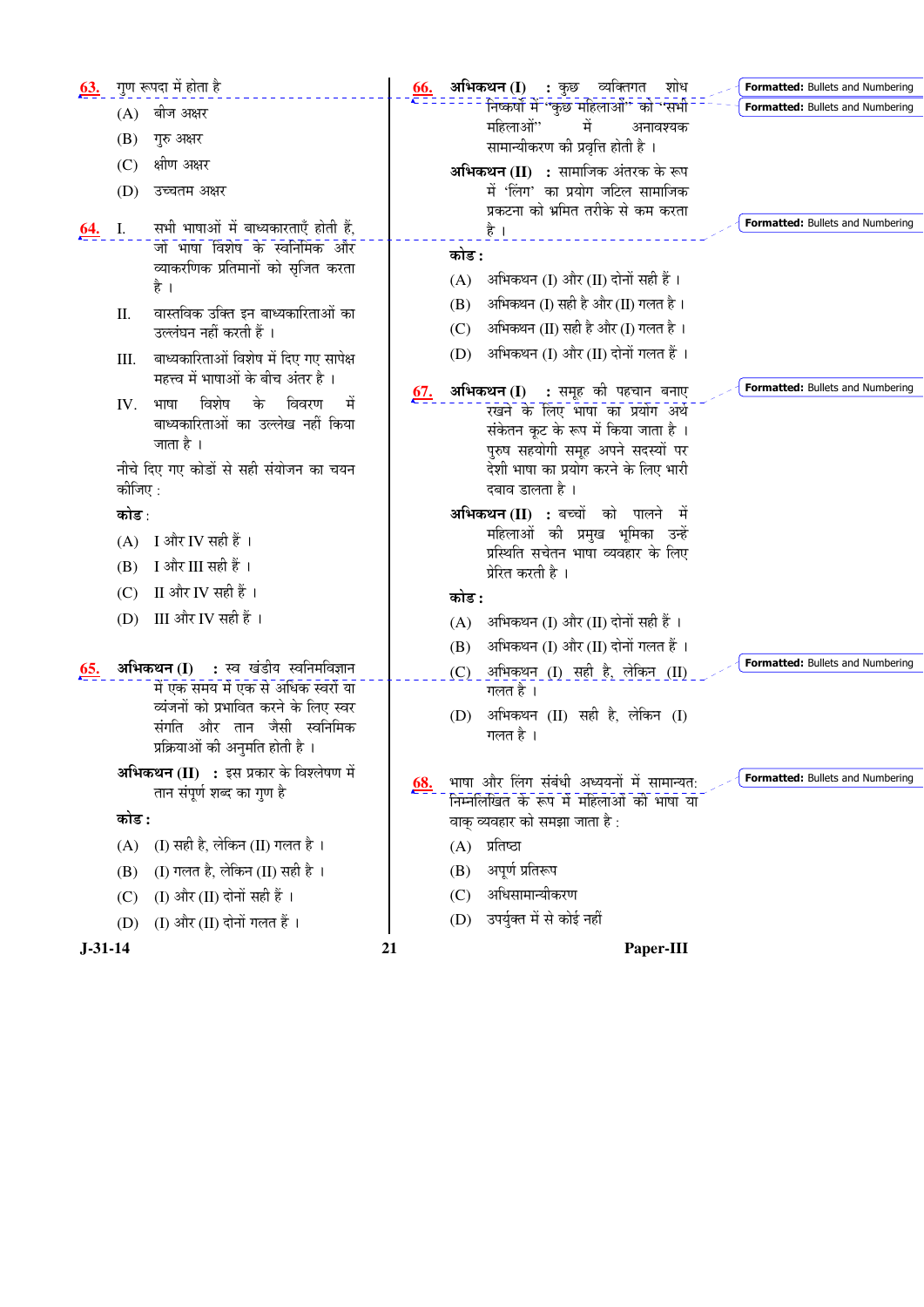| 69.<br><b>Assertion (I)</b> : Language planning<br>is deliberate systematic and<br>theory based attempt under<br>government patronage to solve<br>communication problems of a<br>community or a nation.<br>Assertion (II) : It consists of status<br>planning and corpus planning.<br>Codes:<br>$(A)$ Both $(I)$ and $(II)$ are true.<br>$(I)$ is true, $(II)$ is false.<br>(B)<br>$(C)$ (I) is false, (II) is true.<br>(D) Both (I) and (II) are false.                                                                                                                                                                                                                   | 73.<br><b>Assertion (I)</b><br>:The<br>primary<br>linguistic<br>child's<br>purpose<br>of<br>a<br>environment is to provide information<br>about the language the child is<br>acquiring.<br><b>Assertion (II)</b> : Psycholinguistics<br>call this type of information as<br>positive evidence.<br>Codes:<br>(A)<br>$(I)$ is true, but $(II)$ is false.<br>$(I)$ is false, but $(II)$ is true.<br>(B)<br>$(C)$ Both $(I)$ and $(II)$ are true.                                                     |
|----------------------------------------------------------------------------------------------------------------------------------------------------------------------------------------------------------------------------------------------------------------------------------------------------------------------------------------------------------------------------------------------------------------------------------------------------------------------------------------------------------------------------------------------------------------------------------------------------------------------------------------------------------------------------|---------------------------------------------------------------------------------------------------------------------------------------------------------------------------------------------------------------------------------------------------------------------------------------------------------------------------------------------------------------------------------------------------------------------------------------------------------------------------------------------------|
| 70.<br>Identify as to which of the following<br>is not relevant in the context of<br>language standardization?<br>Selection of the norm<br>(A)<br>(B) Codification<br>Acceptance by the government<br>(C)<br>None of the above<br>(D)                                                                                                                                                                                                                                                                                                                                                                                                                                      | (D) Both (I) and (II) are false.<br>74.<br>disorder<br>in<br>which<br>A<br>speech<br>utterances<br>produced<br>in<br>are<br>an<br>excessively rapid un rhythmical way<br>is called<br>(A) Stuttering<br>Cluttering<br>(B)                                                                                                                                                                                                                                                                         |
| 71.<br>A Processing error in which one<br>word or phrase is heard as another, as<br>in hearing 'great ape' when the<br>utterance was 'grey tape' is known as<br>(A) tip of the tongue<br>slip of the tongue<br>(B)<br>slip of the ear<br>(C)<br>None of the above<br>(D)                                                                                                                                                                                                                                                                                                                                                                                                   | Cleft palate<br>(C)<br>(D) None of the above<br>75.<br>Match the items with $List - I$ and<br>$List - II$ and identify the codes given<br>below:<br>$List - II$<br>$List-I$                                                                                                                                                                                                                                                                                                                       |
| 72.<br>Match the items with $List - I$ with<br>$List - II$ and choose the correct code :<br>$List-I$<br>$List - II$<br>a. Temporal <i>i</i> . above and behind<br>lobes<br>the temporal lobes<br>b. Frontal<br>ii. behind the temporal<br>lobes<br>lobes<br>c. Occipital iii. the<br>thumb<br>like<br>shapes<br>lobes<br>iv. above and in front of<br>d. Parietal<br>lobes<br>the temporal lobes<br>Codes:<br>${\bf d}$<br>b<br>a<br>$\mathbf{C}$<br>$\mathbf{ii}$<br>iii<br>(A)<br>$\mathbf{i}$<br>iv<br>(B)<br>$\overline{\mathbf{u}}$<br>$\mathbf{i}$<br>iii<br>iv<br>iii<br>$\rm ii$<br>(C)<br>$\mathbf{i}$<br>iv<br>$\mathbf{i}$<br>iii<br>iv<br>$\mathbf{ii}$<br>(D) | i. hemisphere<br>a. temporal<br>dominance of<br>activities<br>a language<br>ii. contralatal<br>b. holistic<br>activities<br>control<br>c. dichotic<br>iii. alphabetic<br>listening<br>reading<br>d. two half or iv. logograhic<br>hemispheres<br>reading<br>Codes:<br>d<br>b<br>$\mathbf c$<br>a<br>$\rm ii$<br>$\mathbf{i}$<br>(A)<br>iii<br>iv<br>iii<br>$\rm i$<br>$\rm ii$<br>(B)<br>iv<br>$\rm iii$<br>(C)<br>iv<br>$\rm ii$<br>$\mathbf{i}$<br>$\rm ii$<br>iii<br>iv<br>(D)<br>$\mathbf{i}$ |
| Paper-III                                                                                                                                                                                                                                                                                                                                                                                                                                                                                                                                                                                                                                                                  | 22<br>$J - 31 - 14$                                                                                                                                                                                                                                                                                                                                                                                                                                                                               |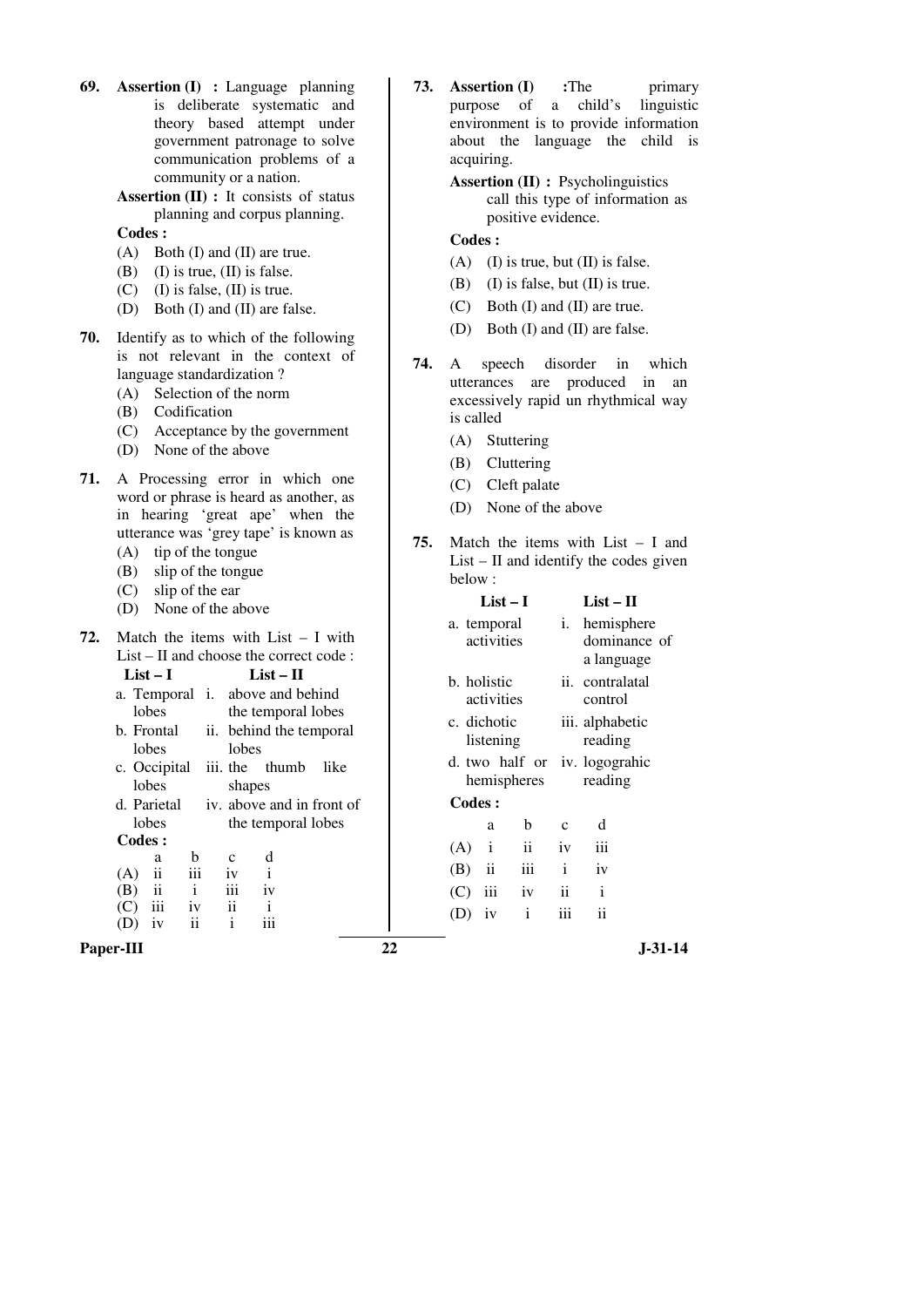| अभिकथन (I) : भाषा योजना, समुदाय या<br>69.<br>राष्ट्र के संप्रेषण की समस्या के<br>निराकरण के लिए सरकार के संरक्षण में<br>सुविचारित सुव्यवस्थित और सिद्धांत<br>आधारित प्रयास है ।<br>अभिकथन (II) : इसमें स्थिति योजना और<br>कायिक योजना होती है ।<br>कोड :<br>(A) (I) और (II) दोनों सही हैं ।<br>(B) (I) सही है, (II) गलत है ।<br>(I) गलत है, (II) सही है)।<br>(C)<br>(I) और (II) दोनों गलत हैं ।<br>(D)<br>भाषा के मानवीकरण के संदर्भ में जो संगत नहीं<br><u>70.</u><br>है, उसे चिह्नित कीजिए :                                                                                                                    | अभिकथन (I) : बच्चे के<br>भाषायी<br><u>73.</u><br>वातावरण का प्रमुख उद्देश्य है बच्चे को<br>उस भाषा के बारे में सूचना प्रदान करना<br>जिसे वह सीख रहा है ।<br>अभिकथन (II) : मनोभाषावैज्ञानिक<br>इस<br>प्रकार की सूचना को सकारात्मक साक्ष्य<br>कहते हैं ।<br>कोड :<br>(A) (I) सही है, परन्तु (II) गलत है ।<br>(I) गलत है, परन्तु (II) सही है)।<br>(B)<br>- (I) और (II) दोनों सही हैं ।<br>(C)<br>(D) - (I) और (II) दोनों गलत हैं ।                                                                                                                                  | Formatted: Bullets and Numbering<br><b>Formatted: Bullets and Numbering</b><br><b>Formatted: Bullets and Numbering</b> |
|-------------------------------------------------------------------------------------------------------------------------------------------------------------------------------------------------------------------------------------------------------------------------------------------------------------------------------------------------------------------------------------------------------------------------------------------------------------------------------------------------------------------------------------------------------------------------------------------------------------------|------------------------------------------------------------------------------------------------------------------------------------------------------------------------------------------------------------------------------------------------------------------------------------------------------------------------------------------------------------------------------------------------------------------------------------------------------------------------------------------------------------------------------------------------------------------|------------------------------------------------------------------------------------------------------------------------|
| $(A)$ मानक का चयन<br>कोडीकरण<br>(B)<br>सरकार द्वारा स्वीकृति<br>(C)<br>उपर्युक्त में से कोई नहीं<br>(D)                                                                                                                                                                                                                                                                                                                                                                                                                                                                                                           | एक वाक् विकृति जिसमें उच्चार बड़ी तेजी से<br><u>74.</u><br>अन-लयात्मकता से उत्पादित होते हैं, उसे कहते<br>हैं                                                                                                                                                                                                                                                                                                                                                                                                                                                    | Formatted: Bullets and Numbering                                                                                       |
| एक प्रक्रियागत भूल, जिसमें कोई शब्द या पद<br><u>71.</u><br>दूसरे शब्द या पद के रूप में सुनाई देता है, जैसे<br>'ग्रेट एप' को 'ग्रे टेप' सुनना । इसे निम्नलिखित<br>के रूप में जाना जाता है :<br>(A) जिह्वा नोक                                                                                                                                                                                                                                                                                                                                                                                                      | हकलाइट<br>(A)<br>क्षिप्रोच्चारण<br>(B)<br>खण्ड ताल्<br>(C)<br>उपरोक्त में से कोई नहीं<br>(D)                                                                                                                                                                                                                                                                                                                                                                                                                                                                     | Formatted: Bullets and Numbering                                                                                       |
| (B) जिह्वा फिसलन<br>(C) कर्ण फिसलन<br>उपर्युक्त में से कोई नहीं<br>(D)                                                                                                                                                                                                                                                                                                                                                                                                                                                                                                                                            | सूची – I की मदों को सूची – II की मदों से<br><u>75.</u><br>सुमेलित कीजिए और कोड से सही उत्तर चुनिए :                                                                                                                                                                                                                                                                                                                                                                                                                                                              | Formatted: Bullets and Numbering                                                                                       |
| सूची – I की मदों को सूची – II की मदों के<br><u>72.</u><br>साथ सुमेलित कीजिए और सही कोड का चयन<br>कीजिए :<br>सूची – I<br>सूची – II<br>a. टेंपोरल लोब्स<br>i. टेंपोरल लोब्स के<br>उपर और पीछे<br>ii. टेंपोरल लोब्स के<br>b. फ्रंटल लोब्स<br>पीछे<br>c. ऑक्सीपिटल<br>iii. अंगुष्ठाकार<br>लोब्स<br>d. पेरिएटल लोब्स<br>iv. टेंपोरल लोब्स के<br>ऊपर और सामने<br>कोड :<br>d<br>b<br>$\mathbf c$<br>a<br>$\rm iii$<br>$(A)$ ii<br>iv<br>$\mathbf{i}$<br>(B)<br>iii<br>$\overline{\mathbf{u}}$<br>$\mathbf{i}$<br>iv<br>iii<br>(C)<br>iv<br>$\mathbf{ii}$<br>$\mathbf{i}$<br>$\rm ii$<br>$\mathbf{i}$<br>iii<br>iv<br>(D) | सूची - II<br>सूची – I<br>- ; - एक <sup>-</sup> भाषा<br>a. कॉल सूचक<br>ंका<br>क्रियाएँ<br>अर्धवृत्त<br>पर<br>आधिपत्य<br>ii. अन्तर्विरोधी<br>b. समग्र क्रियाएँ<br>नियन्त्रण<br>c. द्विश्रवण<br>iii.आनुवर्णिक<br>पठन<br>d. दो अर्ध अथवा<br>iv.शब्द चिह्न पठन<br>अर्धवृत्त<br>कोड :<br>$\mathbf d$<br>$\mathbf b$<br>$\mathbf{a}$<br>$\mathbf{C}$<br>(A)<br>$\rm ii$<br>iii<br>$\mathbf{i}$<br>iv<br>(B)<br>$\mathbf{ii}$<br>iii<br>iv<br>$\mathbf{i}$<br>iii<br>(C)<br>$\mathbf{i}$<br>iv<br>$\overline{\mathbf{u}}$<br>$\rm ii$<br>$(D)$ iv<br>$\mathbf{i}$<br>iii | Formatted: Bullets and Numbering                                                                                       |
| $J-31-14$                                                                                                                                                                                                                                                                                                                                                                                                                                                                                                                                                                                                         | 23<br>Paper-III                                                                                                                                                                                                                                                                                                                                                                                                                                                                                                                                                  |                                                                                                                        |